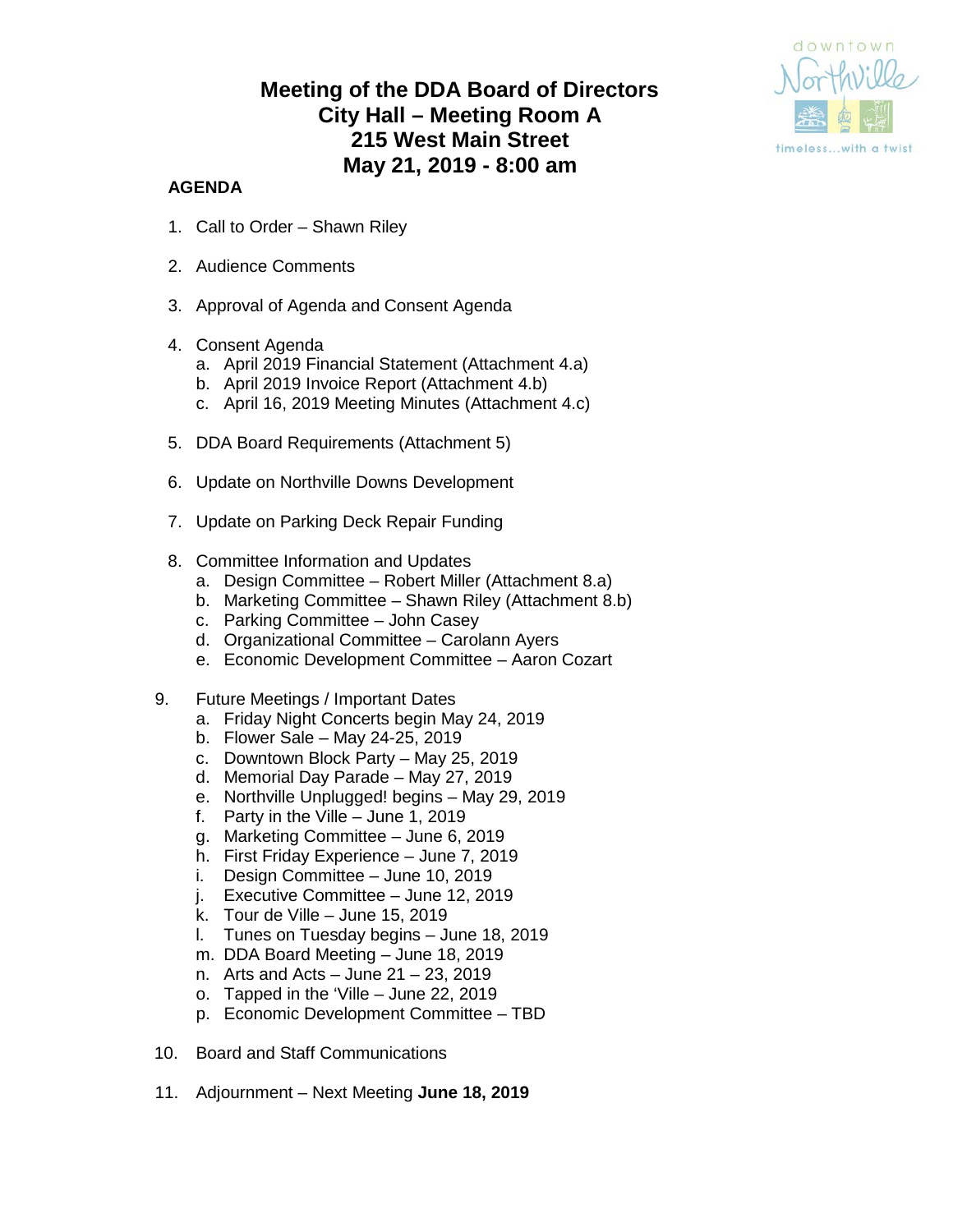| 05/02/2019 03:56 PM | REVENUE AND EXPENDITURE REPORT FOR CITY OF NORTHVILLE |  |  |  |
|---------------------|-------------------------------------------------------|--|--|--|

User: GBELL DB: Northville

Attachment 4.a

PERIOD ENDING 04/30/2019 % Fiscal Year Completed: 83.29

| APRIL BENCHMARK 83% |  |
|---------------------|--|

| GL NUMBER                                                               | DESCRIPTION                                                                                             | $2018 - 19$<br>ORIGINAL<br><b>BUDGET</b> | $2018 - 19$<br>AMENDED BUDGET   | YTD BALANCE<br>04/30/2019<br>NORM (ABNORM)   | <b>ACTIVITY FOR</b><br>MONTH 04/30/19<br>INCR (DECR) | AVAILABLE<br><b>BALANCE</b><br>NORM (ABNORM) | % BDGT<br>USED             |
|-------------------------------------------------------------------------|---------------------------------------------------------------------------------------------------------|------------------------------------------|---------------------------------|----------------------------------------------|------------------------------------------------------|----------------------------------------------|----------------------------|
| Revenues<br>Dept 000                                                    | Fund 370 - DOWNTOWN DEVELOPMENT AUTHORITY                                                               |                                          |                                 |                                              |                                                      |                                              |                            |
| PROPERTY TAXES<br>370-000-403.000<br>370-000-403.010                    | CURRENT PROPERTY TAXES<br>DDA OPERATING LEVY                                                            | 669,444.00<br>58,211.00                  | 670,195.00<br>58,932.00         | 670, 194.98<br>58, 179. 71                   | 0.00<br>0.00                                         | 0.02<br>752.29                               | 100.00<br>98.72            |
| 370-000-403.040<br>370-000-417.000<br>$370 - 000 - 418.000$             | LOCAL COMMUNITY STABILIZATION SHARE<br>DLNQ PERSONAL PROPERTY TAXES COLLECTED<br>PROPERTY TAXES - OTHER | 36,000.00<br>0.00<br>(5,000.00)          | 32,041.00<br>0.00<br>(1,000.00) | 32,041.08<br>778.55<br>14.14                 | 0.00<br>778.55<br>0.00                               | (0.08)<br>(778.55)<br>(1, 014.14)            | 100.00<br>100.00<br>(1.41) |
| PROPERTY TAXES                                                          |                                                                                                         | 758,655.00                               | 760,168.00                      | 761,208.46                                   | 778.55                                               | (1,040.46)                                   | 100.14                     |
| GRANTS & OTHER LOCAL SOURCES<br>370-000-586.020                         | SPONSORSHIPS                                                                                            | 8,000.00                                 | 10,000.00                       | 7,053.00                                     | 0.00                                                 | 2,947.00                                     | 70.53                      |
| GRANTS & OTHER LOCAL SOURCES                                            |                                                                                                         | 8,000.00                                 | 10,000.00                       | 7,053.00                                     | 0.00                                                 | 2,947.00                                     | 70.53                      |
| COMMUNITY CENTER REVENUES<br>370-000-659.110                            | RENTS-SHORT TERM                                                                                        | 150.00                                   | 400.00                          | 400.00                                       | 0.00                                                 |                                              | 100.00                     |
| COMMUNITY CENTER REVENUES                                               |                                                                                                         | 150.00                                   | 400.00                          | 400.00                                       | 0.00                                                 | 0.00<br>0.00                                 | 100.00                     |
|                                                                         |                                                                                                         |                                          |                                 |                                              |                                                      |                                              |                            |
| INTEREST<br>$370 - 000 - 664.000$<br>370-000-664.190<br>370-000-664.200 | INTEREST - COMERICA INVESTMENT POOL<br>INTEREST - MI CLASS 1 DIST<br>LONG TERM INVESTMENT EARNINGS      | 2,500.00<br>0.00<br>5,000.00             | 2,500.00<br>217.00<br>5,000.00  | 4,075.92<br>673.09<br>5,527.75               | 357.94<br>0.00<br>0.00                               | (1, 575.92)<br>(456.09)<br>(527.75)          | 163.04<br>310.18<br>110.56 |
| $370 - 000 - 664.300$<br>$370 - 000 - 664.400$<br>$370 - 000 - 664.500$ | UNREALIZED MARKET CHANGE IN INVESTMENTS<br>INVESTMENT POOL BANK FEES<br>INVESTMENT ADVISORY FEES        | (2,000.00)<br>(600.00)<br>(750.00)       | 0.00<br>(600.00)<br>(750.00)    | 4,622.69<br>(296.91)<br>(397.80)<br>(297.42) | 0.00<br>(31.80)<br>(52.36)                           | (4, 622.69)<br>(303.09)<br>(352.20)          | 100.00<br>49.49<br>53.04   |
| $370 - 000 - 664.600$<br>370-000-664.700                                | BANK LOCKBOX FEES<br>CUSTODIAL FEES                                                                     | (300.00)<br>0.00                         | (300.00)<br>0.00                | (54.91)                                      | (18.37)<br>0.00                                      | (2.58)<br>54.91                              | 99.14<br>100.00            |
| INTEREST                                                                |                                                                                                         | 3,850.00                                 | 6,067.00                        | 13,852.41                                    | 255.41                                               | (7, 785.41)                                  | 228.32                     |
| MISCELLANEOUS REVENUES<br>$370 - 000 - 666.000$                         | MISCELLANEOUS REVENUE                                                                                   | 200.00                                   | 1,118.00                        | 1,182.00                                     | 0.00                                                 | (64, 00)                                     | 105.72                     |
| 370-000-667.000                                                         | INSURANCE PROCEEDS                                                                                      | 0.00                                     | 6,427.00                        | 7,427.00                                     | 0.00                                                 | (1,000.00)                                   | 115.56                     |
| 370-000-673.000<br>370-000-687.010                                      | GAIN ON DISPOSAL OF ASSETS<br>MMRMA DISTRIBUTION                                                        | 0.00<br>0.00                             | 64.00<br>2,390.00               | 0.00<br>2,389.50                             | 0.00<br>0.00                                         | 64.00<br>0.50                                | 0.00<br>99.98              |
| MISCELLANEOUS REVENUES                                                  |                                                                                                         | 200.00                                   | 9,999.00                        | 10,998.50                                    | 0.00                                                 | (999.50)                                     | 110.00                     |
| FUND BALANCE RESERVE<br>370-000-699.010                                 | APPROP OF PRIOR YEAR'S SURPLUS                                                                          | 0.00                                     | 23,738.00                       | 0.00                                         | 0.00                                                 | 23,738.00                                    | 0.00                       |
| FUND BALANCE RESERVE                                                    |                                                                                                         | 0.00                                     | 23,738.00                       | 0.00                                         | 0.00                                                 | 23,738.00                                    | 0.00                       |
| Total Dept 000                                                          |                                                                                                         | 770,855.00                               | 810,372.00                      | 793, 512.37                                  | 1,033.96                                             | 16,859.63                                    | 97.92                      |
| TOTAL REVENUES                                                          |                                                                                                         | 770,855.00                               | 810,372.00                      | 793, 512.37                                  | 1,033.96                                             | 16,859.63                                    | 97.92                      |
| Expenditures                                                            |                                                                                                         |                                          |                                 |                                              |                                                      |                                              |                            |
| Dept 753 - DPW SERVICES                                                 |                                                                                                         |                                          |                                 |                                              |                                                      |                                              |                            |
| 370-753-706.000<br>370-753-707.000                                      | WAGES - REGULAR FULL TIME<br>WAGES - REGULAR OVERTIME                                                   | 5,485.00<br>570.00                       | 12,985.00<br>1,170.00           | 9,043.29<br>530.68                           | 701.75<br>0.00                                       | 3,941.71<br>639.32                           | 69.64<br>45.36             |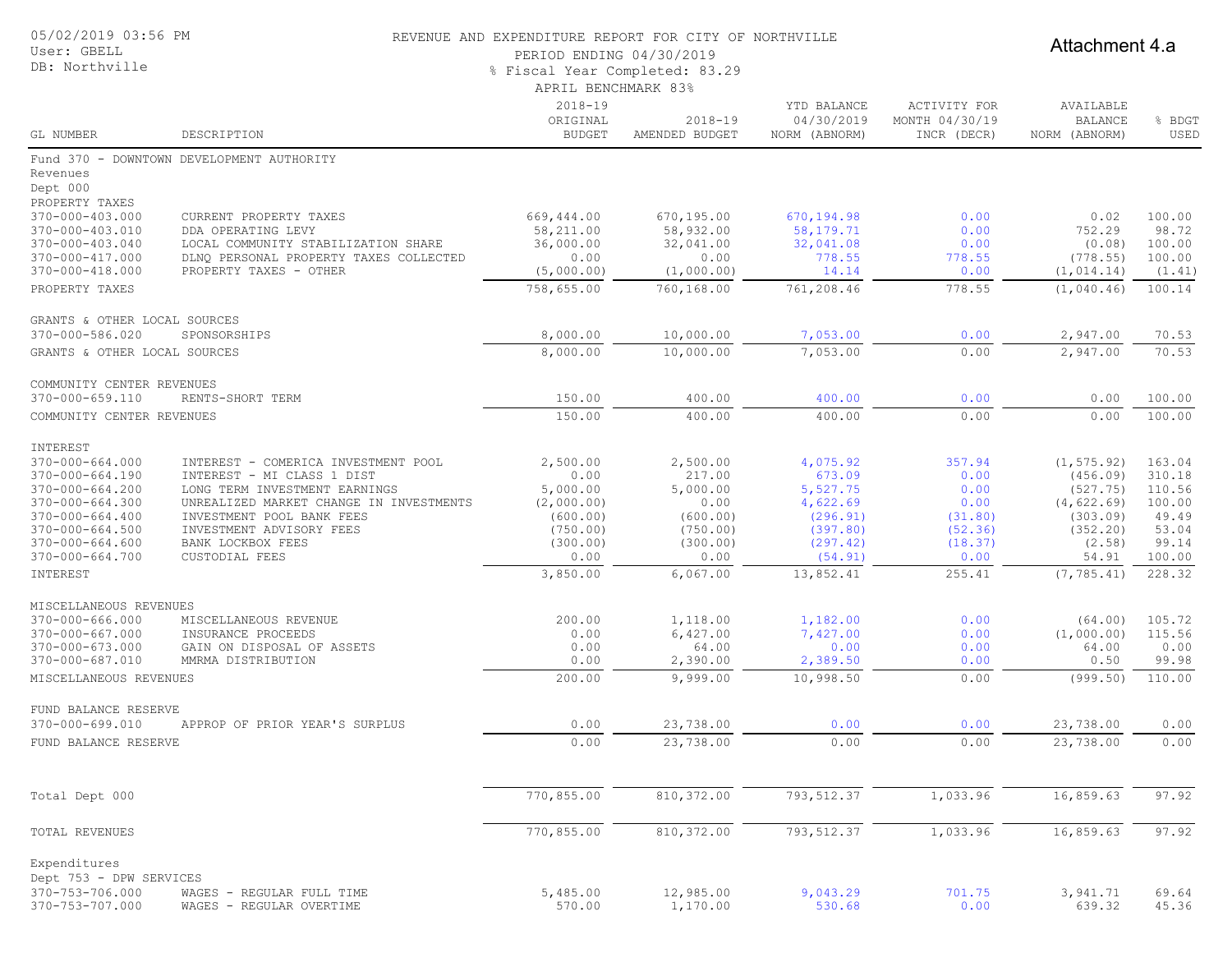05/02/2019 03:56 PM

#### User: GBELL DB: Northville

#### REVENUE AND EXPENDITURE REPORT FOR CITY OF NORTHVILLE **FOR A SET ASSESS** Page 2/4

PERIOD ENDING 04/30/2019

% Fiscal Year Completed: 83.29

|                                   |                                           | . Ilstail Ital Compieted. 09.29<br>APRIL BENCHMARK 83% |                               |                                            |                                               |                                              |                |
|-----------------------------------|-------------------------------------------|--------------------------------------------------------|-------------------------------|--------------------------------------------|-----------------------------------------------|----------------------------------------------|----------------|
| GL NUMBER                         | DESCRIPTION                               | $2018 - 19$<br>ORIGINAL<br><b>BUDGET</b>               | $2018 - 19$<br>AMENDED BUDGET | YTD BALANCE<br>04/30/2019<br>NORM (ABNORM) | ACTIVITY FOR<br>MONTH 04/30/19<br>INCR (DECR) | AVAILABLE<br><b>BALANCE</b><br>NORM (ABNORM) | % BDGT<br>USED |
|                                   | Fund 370 - DOWNTOWN DEVELOPMENT AUTHORITY |                                                        |                               |                                            |                                               |                                              |                |
| Expenditures                      |                                           |                                                        |                               |                                            |                                               |                                              |                |
| 370-753-939.000                   | AUTOMOTIVE SERVICE                        | 500.00                                                 | 500.00                        | 0.00                                       | 0.00                                          | 500.00                                       | 0.00           |
| 370-753-943.000                   | EQUIPMENT RENTAL - CITY                   | 2,650.00                                               | 4,800.00                      | 3,667.67                                   | 334.84                                        | 1,132.33                                     | 76.41          |
| 370-753-967.000                   | FRINGE BENEFITS                           | 6,005.00                                               | 13,535.00                     | 9,626.54                                   | 640.83                                        | 3,908.46                                     | 71.12          |
| Total Dept 753 - DPW SERVICES     |                                           | 15,210.00                                              | 32,990.00                     | 22,868.18                                  | 1,677.42                                      | 10,121.82                                    | 69.32          |
| Dept 861 - DESIGN COMMITTEE       |                                           |                                                        |                               |                                            |                                               |                                              |                |
| 370-861-706.000                   | WAGES - REGULAR FULL TIME                 | 16,160.00                                              | 16,190.00                     | 12,853.14                                  | 1,183.66                                      | 3,336.86                                     | 79.39          |
| 370-861-710.000                   | WAGES - PART TIME                         | 18,505.00                                              | 18,470.00                     | 8,652.46                                   | 51.25                                         | 9,817.54                                     | 46.85          |
| 370-861-726.000                   | SUPPLIES                                  | 475.00                                                 | 475.00                        | 247.06                                     | 0.00                                          | 227.94                                       | 52.01          |
| 370-861-740.050                   | DOWNTOWN MATERIALS                        | 19,450.00                                              | 19,450.00                     | 17,452.22                                  | 3,030.00                                      | 1,997.78                                     | 89.73          |
| 370-861-751.000                   | FUEL & OIL                                | 0.00                                                   | 1,000.00                      | 324.57                                     | 0.00                                          | 675.43                                       | 32.46          |
| 370-861-801.000                   | CONTRACTUAL SERVICES                      | 25,807.00                                              | 27,820.00                     | 22,686.17                                  | 265.74                                        | 5,133.83                                     | 81.55          |
| 370-861-801.160                   | RESTROOM PROGRAM                          | 2,750.00                                               | 2,750.00                      | 1,415.00                                   | 0.00                                          | 1,335.00                                     | 51.45          |
| 370-861-801.940                   | BRICK REPAIR & MAINTENANCE                | 2,500.00                                               | 2,500.00                      | 0.00                                       | 0.00                                          | 2,500.00                                     | 0.00           |
| 370-861-850.000                   | LANDSCAPE MAINTENANCE                     | 31,750.00                                              | 31,750.00                     | 12,396.00                                  | 0.00                                          | 19,354.00                                    | 39.04          |
| 370-861-913.000                   | VEHICLE INSURANCE                         | 0.00                                                   | 350.00                        | 346.00                                     | 0.00                                          | 4.00                                         | 98.86          |
| 370-861-920.010                   | ELECTRIC POWER                            | 1,500.00                                               | 1,300.00                      | 1,294.11                                   | 60.49                                         | 5.89                                         | 99.55          |
| 370-861-920.020                   | NATURAL GAS                               | 3,930.00                                               | 3,930.00                      | 5,586.78                                   | 0.00                                          | (1, 656.78)                                  | 142.16         |
| 370-861-920.030                   | WATER & SEWER SERVICE                     | 7,660.00                                               | 7,660.00                      | 3,684.66                                   | 0.00                                          | 3,975.34                                     | 48.10          |
| 370-861-967.000                   | FRINGE BENEFITS                           | 8,185.00                                               | 8,280.00                      | 5,966.34                                   | 511.47                                        | 2,313.66                                     | 72.06          |
| 370-861-973.000                   | CAPITAL OUTLAY $<$ \$5,000                | 0.00                                                   | 1,500.00                      | 1,500.00                                   | 0.00                                          | 0.00                                         | 100.00         |
| 370-861-976.010                   | STREET FURNISHINGS                        | 500.00                                                 | 28,655.00                     | 19,323.50                                  | 0.00                                          | 9,331.50                                     | 67.44          |
| Total Dept 861 - DESIGN COMMITTEE |                                           | 139,172.00                                             | 172,080.00                    | 113,728.01                                 | 5,102.61                                      | 58,351.99                                    | 66.09          |
| Dept 862 - MARKETING              |                                           |                                                        |                               |                                            |                                               |                                              |                |
| 370-862-706.000                   | WAGES - REGULAR FULL TIME                 | 16,160.00                                              | 16,190.00                     | 12,852.96                                  | 1,183.67                                      | 3,337.04                                     | 79.39          |
| 370-862-710.000                   | WAGES - PART TIME                         | 12,520.00                                              | 4,350.00                      | 256.26                                     | 256.26                                        | 4,093.74                                     | 5.89           |
| 370-862-726.000                   | SUPPLIES                                  | 150.00                                                 | 150.00                        | 49.75                                      | 0.00                                          | 100.25                                       | 33.17          |
| 370-862-784.000                   | DOWNTOWN PROGRAMMING & PROMO              | 29,800.00                                              | 32,300.00                     | 33,757.36                                  | 0.00                                          | (1, 457.36)                                  | 104.51         |
| 370-862-785.000                   | BUSINESS RETENTION PROGRAM                | 2,357.00                                               | 2,657.00                      | 0.00                                       | 0.00                                          | 2,657.00                                     | 0.00           |
| 370-862-801.000                   | CONTRACTUAL SERVICES                      | 65,500.00                                              | 65,000.00                     | 49,674.76                                  | 3,939.00                                      | 15,325.24                                    | 76.42          |
| 370-862-801.340                   | WEB SITE MAINTENANCE                      | 840.00                                                 | 3,340.00                      | 690.00                                     | 0.00                                          | 2,650.00                                     | 20.66          |
| 370-862-950.050                   | O/T TO PARKS & RECREATION                 | 2,500.00                                               | 0.00                          | 0.00                                       | 0.00                                          | 0.00                                         | 0.00           |
| 370-862-967.000                   | FRINGE BENEFITS                           | 7,375.00                                               | 6,775.00                      | 5,234.06                                   | 527.36                                        | 1,540.94                                     | 77.26          |
| Total Dept 862 - MARKETING        |                                           | 137,202.00                                             | 130,762.00                    | 102,515.15                                 | 5,906.29                                      | 28,246.85                                    | 78.40          |
| Dept 863 - PARKING                |                                           |                                                        |                               |                                            |                                               |                                              |                |
| 370-863-706.000                   | WAGES - REGULAR FULL TIME                 | 8,080.00                                               | 8,095.00                      | 6,461.89                                   | 591.86                                        | 1,633.11                                     | 79.83          |
| 370-863-710.000                   | WAGES - PART TIME                         | 1,255.00                                               | 435.00                        | 25.62                                      | 25.62                                         | 409.38                                       | 5.89           |
| 370-863-726.000                   | SUPPLIES                                  | 50.00                                                  | 50.00                         | 0.00                                       | 0.00                                          | 50.00                                        | 0.00           |

370-863-786.000 DOWNTOWN PARKING PROGRAM 400.00 500.00 250.00 0.00 250.00 50.00 370-863-950.210 OPER TFR TO GENERAL FUND 50,000.00 50,000.00 50,000.00 12,500.00 0.00 100.00 370-863-950.260 OPER TFR TO PARKING FUND 113,100.00 113,100.00 88,100.00 22,025.00 25,000.00 77.90 370-863-967.000 FRINGE BENEFITS 3,300.00 3,245.00 2,659.78 255.77 585.22 81.97

Total Dept 863 - PARKING 176,185.00 175,425.00 147,497.29 35,398.25 27,927.71 84.08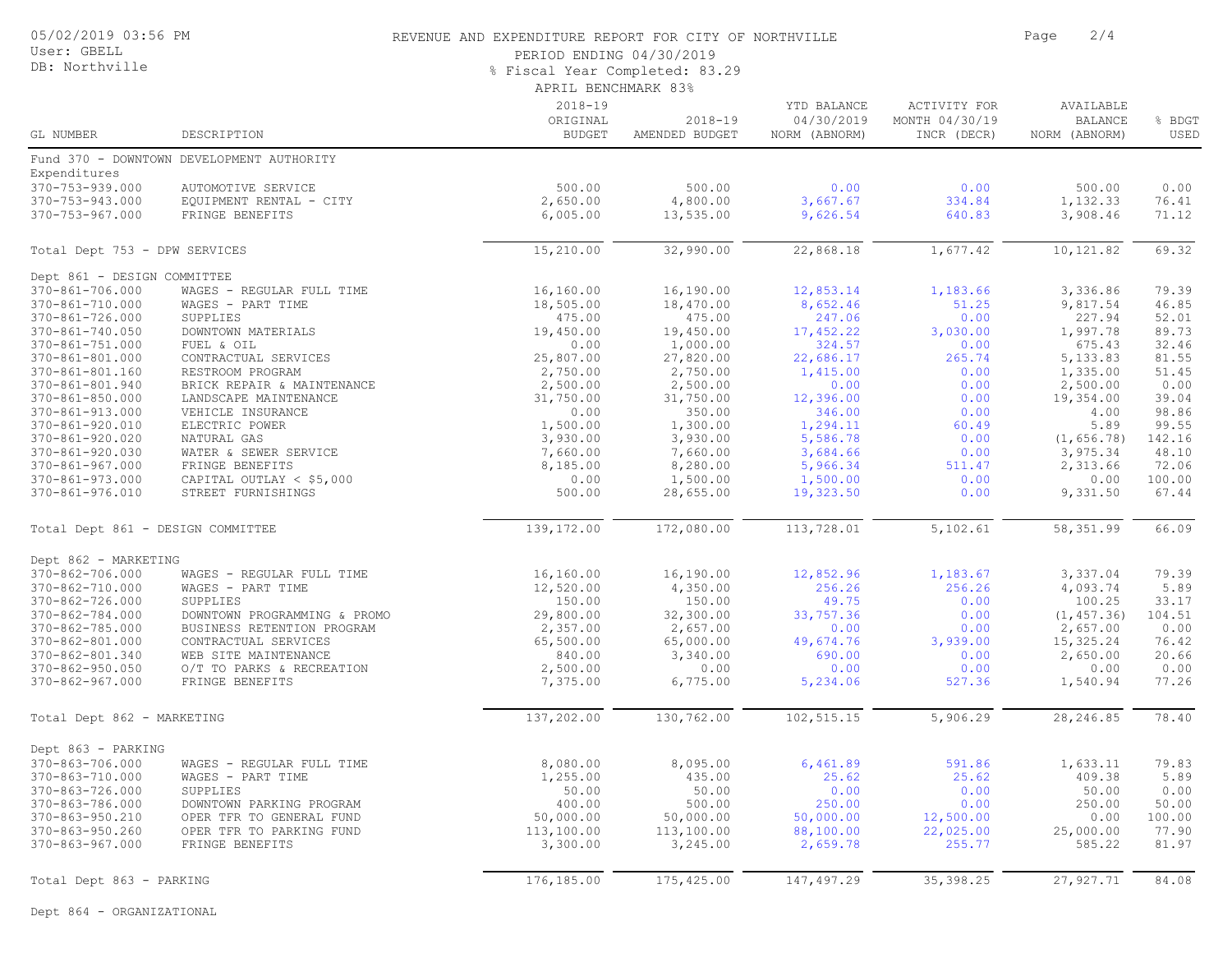#### 05/02/2019 03:56 PM

#### User: GBELL DB: Northville

#### REVENUE AND EXPENDITURE REPORT FOR CITY OF NORTHVILLE **FOR SALE 2008** Page 3/4

PERIOD ENDING 04/30/2019

APRIL BENCHMARK 83% % Fiscal Year Completed: 83.29

| GL NUMBER                                           | DESCRIPTION                                | $2018 - 19$<br>ORIGINAL<br><b>BUDGET</b> | $2018 - 19$<br>AMENDED BUDGET | YTD BALANCE<br>04/30/2019<br>NORM (ABNORM)                                     | ACTIVITY FOR<br>MONTH 04/30/19<br>INCR (DECR) | AVAILABLE<br><b>BALANCE</b><br>NORM (ABNORM) | % BDGT<br>USED |
|-----------------------------------------------------|--------------------------------------------|------------------------------------------|-------------------------------|--------------------------------------------------------------------------------|-----------------------------------------------|----------------------------------------------|----------------|
|                                                     | Fund 370 - DOWNTOWN DEVELOPMENT AUTHORITY  |                                          |                               |                                                                                |                                               |                                              |                |
| Expenditures                                        |                                            |                                          |                               |                                                                                |                                               |                                              |                |
| $370 - 864 - 706.000$                               | WAGES - REGULAR FULL TIME                  | 20,200.00                                | 20,240.00                     | 16, 119. 21                                                                    | 1,479.63                                      | 4,120.79                                     | 79.64          |
| 370-864-710.000                                     | WAGES - PART TIME                          | 6, 260.00                                | 2,175.00                      | 128.12                                                                         | 128.12                                        | 2,046.88                                     | 5.89           |
| $370 - 864 - 726.000$                               | SUPPLIES                                   | 1,150.00                                 | 3,150.00                      | 521.48                                                                         | 52.43                                         | 2,628.52                                     | 16.55          |
| 370-864-730.000                                     | POSTAGE                                    | 100.00                                   | 100.00                        | 0.00                                                                           | 0.00                                          | 100.00                                       | 0.00           |
| $370 - 864 - 731.000$                               | PUBLICATIONS                               | 65.00                                    | 65.00                         | 127.92                                                                         | 0.00                                          | (62.92)                                      | 196.80         |
| 370-864-801.190                                     | TECHNOLOGY SUPPORT & SERVICES              | 1,490.00                                 | 2,440.00                      | 2,373.01                                                                       | 96.90                                         | 66.99                                        | 97.25          |
| $370 - 864 - 802.010$                               | LEGAL SERVICES - GENERAL                   | 3,000.00                                 | 3,000.00                      | 1,892.50                                                                       | 451.00                                        | 1,107.50                                     | 63.08          |
| $370 - 864 - 805.000$                               | AUDITING SERVICES                          | 4,930.00                                 | 4,755.00                      | 4,754.00                                                                       | 0.00                                          | 1.00                                         | 99.98          |
| $370 - 864 - 900.000$                               | PRINTING & PUBLISHING                      | 975.00                                   | 1,630.00                      | 1,399.68                                                                       | 0.00                                          | 230.32                                       | 85.87          |
| $370 - 864 - 910.000$                               | LIABILITY & PROPERTY INS POOL              | 5,610.00                                 | 4,120.00                      | 4,173.68                                                                       | 0.00                                          | (53.68)                                      | 101.30         |
| $370 - 864 - 920.000$                               | UTILITIES                                  | 1,420.00                                 | 1,420.00                      | 1,182.20                                                                       | 75.00                                         | 237.80                                       | 83.25          |
| $370 - 864 - 958.000$                               | MEMBERSHIP & DUES                          | 958.00                                   | 1,340.00                      | 1,338.00                                                                       | 0.00                                          | 2.00                                         | 99.85          |
| $370 - 864 - 960.000$                               | EDUCATION & TRAINING                       | 1,400.00                                 | 1,400.00                      | 0.00                                                                           | 0.00                                          | 1,400.00                                     | 0.00           |
| $370 - 864 - 967.000$                               | FRINGE BENEFITS                            | 8,495.00                                 | 8,190.00                      | 6,775.63                                                                       | 662.13                                        | 1,414.37                                     | 82.73          |
| $370 - 864 - 967.020$                               | OVERHEAD - ADMIN & RECORDS                 | 11,520.00                                | 11,520.00                     | 11,520.00                                                                      | 2,880.00                                      | 0.00                                         | 100.00         |
| Total Dept 864 - ORGANIZATIONAL                     |                                            | 67,573.00                                | 65,545.00                     | 52,305.43                                                                      | 5,825.21                                      | 13,239.57                                    | 79.80          |
| Dept 865 - ECONOMIC DEVELOPMENT                     |                                            |                                          |                               |                                                                                |                                               |                                              |                |
| 370-865-706.000                                     | WAGES - REGULAR FULL TIME                  | 20,200.00                                | 20,240.00                     | 16,330.67                                                                      | 1,479.58                                      | 3,909.33                                     | 80.69          |
| 370-865-710.000                                     | WAGES - PART TIME                          | 2,505.00                                 | 870.00                        | 51.25                                                                          | 51.25                                         | 818.75                                       | 5.89           |
| $370 - 865 - 726.000$                               | SUPPLIES                                   | 200.00                                   | 200.00                        | 33.30                                                                          | 0.00                                          | 166.70                                       | 16.65          |
| 370-865-785.000                                     | BUSINESS RETENTION PROGRAM                 | 1,000.00                                 | 1,000.00                      | 0.00                                                                           | 0.00                                          | 1,000.00                                     | 0.00           |
| 370-865-801.000                                     | CONTRACTUAL SERVICES                       | 5,000.00                                 | 5,000.00                      | 0.00                                                                           | 0.00                                          | 5,000.00                                     | 0.00           |
| 370-865-803.200                                     | PLANNING & DESIGN STUDIES                  | 25,000.00                                | 25,000.00                     | 0.00                                                                           | 0.00                                          | 25,000.00                                    | 0.00           |
| $370 - 865 - 967.000$                               | FRINGE BENEFITS                            | 8,205.00                                 | 8,090.00                      | 6,901.26                                                                       | 638.34                                        | 1,188.74                                     | 85.31          |
|                                                     | Total Dept 865 - ECONOMIC DEVELOPMENT      | 62,110.00                                | 60,400.00                     | 23, 316.48                                                                     | 2,169.17                                      | 37,083.52                                    | 38.60          |
| Dept 945 - DEBT SERVICE                             |                                            |                                          |                               |                                                                                |                                               |                                              |                |
| $370 - 945 - 950.490$                               | OPER TFR TO DEBT SERVICE FUND              | 173,170.00                               | 173,170.00                    | 173, 170.00                                                                    | 0.00                                          | 0.00                                         | 100.00         |
| Total Dept 945 - DEBT SERVICE                       |                                            | 173,170.00                               | 173,170.00                    | 173,170.00                                                                     | 0.00                                          | 0.00                                         | 100.00         |
| Dept 999 - RESERVE ACCOUNTS                         |                                            |                                          |                               |                                                                                |                                               |                                              |                |
| 370-999-999.000                                     | UNALLOCATED RESERVE                        | 233.00                                   | 0.00                          | 0.00                                                                           | 0.00                                          | 0.00                                         | 0.00           |
| Total Dept 999 - RESERVE ACCOUNTS                   |                                            | 233.00                                   | 0.00                          | $\ensuremath{\mathbf{0}}$ . $\ensuremath{\mathbf{0}}\,\ensuremath{\mathbf{0}}$ | 0.00                                          | 0.00                                         | 0.00           |
| TOTAL EXPENDITURES                                  |                                            | 770,855.00                               | 810, 372.00                   | 635,400.54                                                                     | 56,078.95                                     | 174,971.46                                   | 78.41          |
|                                                     | Fund 370 - DOWNTOWN DEVELOPMENT AUTHORITY: |                                          |                               |                                                                                |                                               |                                              |                |
| TOTAL REVENUES                                      |                                            | 770,855.00                               | 810, 372.00                   | 793, 512.37                                                                    | 1,033.96                                      | 16,859.63                                    | 97.92          |
| TOTAL EXPENDITURES                                  |                                            | 770,855.00                               | 810, 372.00                   | 635,400.54                                                                     | 56,078.95                                     | 174,971.46                                   | 78.41          |
| NET OF REVENUES & EXPENDITURES<br>BEG. FUND BALANCE |                                            | 0.00<br>403, 977.08                      | 0.00<br>403, 977.08           | 158, 111.83<br>403, 977.08                                                     | (55, 044, 99)                                 | (158, 111.83)                                | 100.00         |

END FUND BALANCE 62,088.91 403,977.08 403,977.08 562,088.91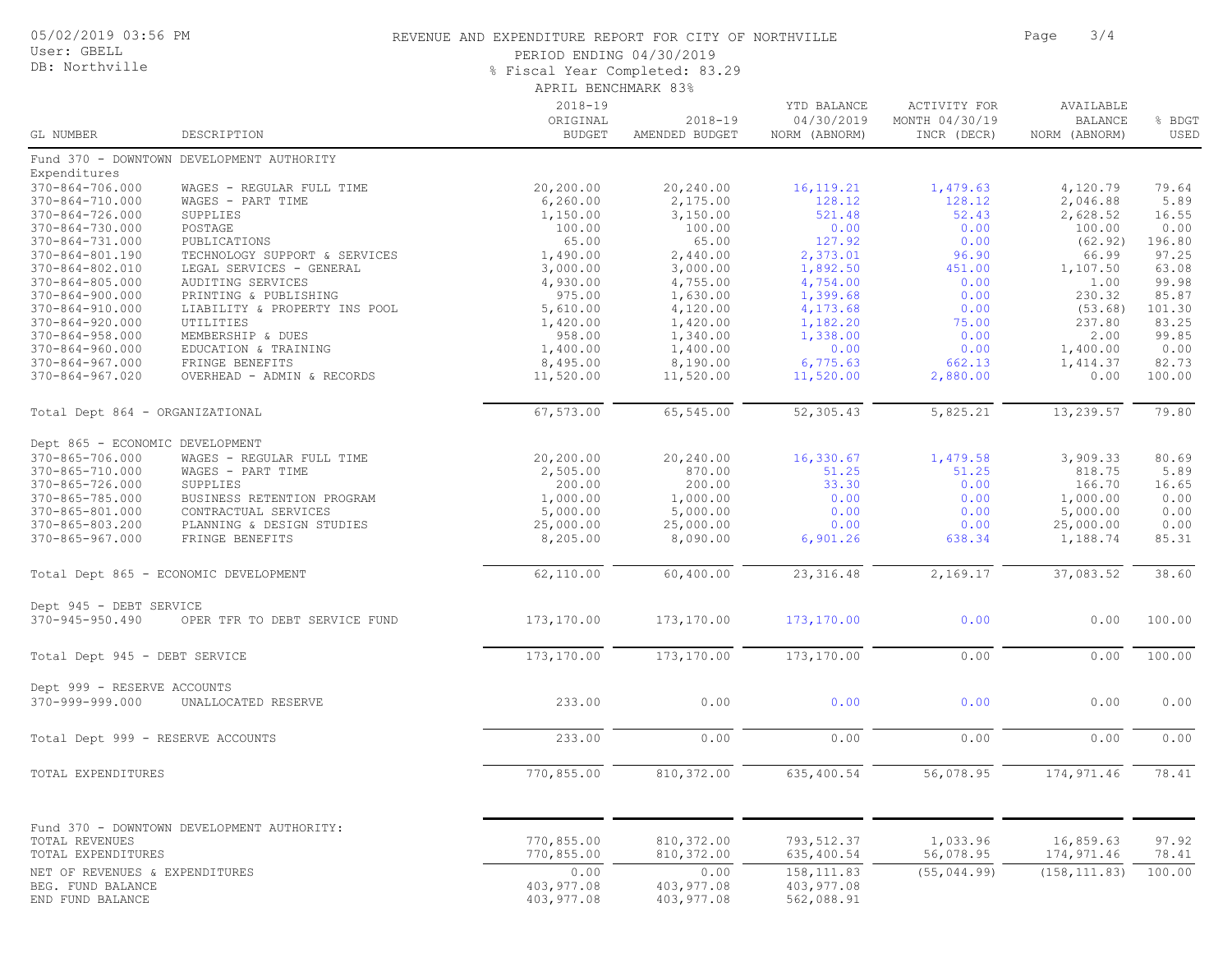User: LWard

DB: Northville

#### 05/15/2019 06:08 PM INVOICE GL DISTRIBUTION REPORT FOR CITY OF NORTHVILLE POST DATES 04/01/2019 - 04/30/2019 BOTH JOURNALIZED AND UNJOURNALIZED BOTH OPEN AND PAID

#### Attachment 4.b

| GL Number                               | GL Desc                                       | Vendor                                   | Invoice Desc.                                         | Invoice         | Due Date | Amountheck # |        |
|-----------------------------------------|-----------------------------------------------|------------------------------------------|-------------------------------------------------------|-----------------|----------|--------------|--------|
| Fund 370 DOWNTOWN DEVELOPMENT AUTHORITY |                                               |                                          |                                                       |                 |          |              |        |
| Dept 861 DESIGN COMMITTEE               |                                               |                                          |                                                       |                 |          |              |        |
| 370-861-740.050                         | DOWNTOWN MATERIALS                            |                                          | BEGONIA BROTHERS PARTY LIGHT REMOVAL & REPLACEMENT    | 7859            | 04/24/19 | 3,030.00     | 109976 |
| 370-861-801.000                         | CONTRACTUAL SERVICES                          | CLEAR RATE COMMUNICATI PHONE & INTERNET  |                                                       | 041619          | 05/08/19 | 299.00       | 500349 |
| 370-861-801.000                         | CONTRACTUAL SERVICES                          | COMCAST CORPORATION                      | TOWN SOUARE WIFI                                      | 4172019         | 04/24/19 | 265.74       | 109946 |
| $370 - 861 - 920.010$                   | ELECTRIC POWER                                | DTE ENERGY                               | ELECTRICITY CHARGES                                   | 042419          | 04/24/19 | 60.49        | 109952 |
| $370 - 861 - 920.020$                   | NATURAL GAS                                   | CONSUMERS ENERGY                         | GAS USAGE 3/8/19 - 4/9/19                             | 040919          | 05/08/19 | 1,084.49     | 500347 |
|                                         |                                               |                                          | Total For Dept 861 DESIGN COMMITTEE                   |                 |          | 4,739.72     |        |
| Dept 862 MARKETING                      |                                               |                                          |                                                       |                 |          |              |        |
| 370-862-801.000                         | CONTRACTUAL SERVICES                          | <b>BIDNET</b>                            | <b>AUCTION FEES</b>                                   | IN2724          | 04/10/19 | 164.00       | 109833 |
| 370-862-801.000                         | CONTRACTUAL SERVICES                          | RENAISSANCE MEDIA LLC                    | SEEN MAGAZINE AD APRIL                                | 261823          | 04/10/19 | 700.00       | 109854 |
| 370-862-801.000                         | CONTRACTUAL SERVICES                          | JOURNEYMAN PUBLISHING THE VILLE APRIL AD |                                                       | 1373            | 04/10/19 | 375.00       | 109858 |
| 370-862-801.000                         | CONTRACTUAL SERVICES                          | JEANNE A. MICALLEF                       | MAY PR RETAINER                                       | NORTHVILLE 5-19 | 04/24/19 | 2,000.00     | 109927 |
| 370-862-801.000                         | CONTRACTUAL SERVICES                          |                                          | JOURNEYMAN PUBLISHING ANNUAL ADVERTISING IN THE VILLE | 1388            | 04/24/19 | 4,200.00     | 109992 |
| 370-862-801.340                         | WEB SITE MAINTENANCE                          | LORI WARD                                | REIMBURSE FOR MONTHLY LISTSERV                        | MC09952589      | 05/08/19 | 30.00        | 110044 |
|                                         |                                               |                                          | Total For Dept 862 MARKETING                          |                 |          | 7,469.00     |        |
| Dept 864 ORGANIZATIONAL                 |                                               |                                          |                                                       |                 |          |              |        |
| 370-864-726.000                         | SUPPLIES                                      | OFFICE DEPOT                             | 28571763 MARKERS                                      | 269896113001    | 04/24/19 | 23.99        | 109921 |
| 370-864-726.000                         | SUPPLIES                                      | OFFICE DEPOT                             | 28571763 BINDERS, CWW MEETING SUPPL 291245191001      |                 | 04/24/19 | 28.44        | 109921 |
| 370-864-801.190                         | TECHNOLOGY SUPPORT & SERVICOMCAST CORPORATION |                                          | OFFICE INTERNET                                       | 4162019         | 04/24/19 | 96.90        | 109945 |
| 370-864-802.010                         | LEGAL SERVICES - GENERAL                      | ADKISON, NEED & ALLEN                    | LEGAL FEES - REAL ESTATE FEB 2019 (116382             |                 | 04/10/19 | 416.00       | 109844 |
| 370-864-802.010                         | LEGAL SERVICES - GENERAL                      | PLUNKETT COONEY                          | LEGAL FEES - GENERAL FEB 2019 (38.9 10719607          |                 | 04/24/19 | 35.00        | 109950 |
| $370 - 864 - 920.000$                   | UTILITIES                                     | CLEAR RATE COMMUNICATI PHONE & INTERNET  |                                                       | 041619          | 05/08/19 | 43.22        | 500349 |
|                                         |                                               |                                          | Total For Dept 864 ORGANIZATIONAL                     |                 |          | 643.55       |        |

Total For Fund 370 DOWNTOWN DEVELOPMENT AUTHORITY 12,852.27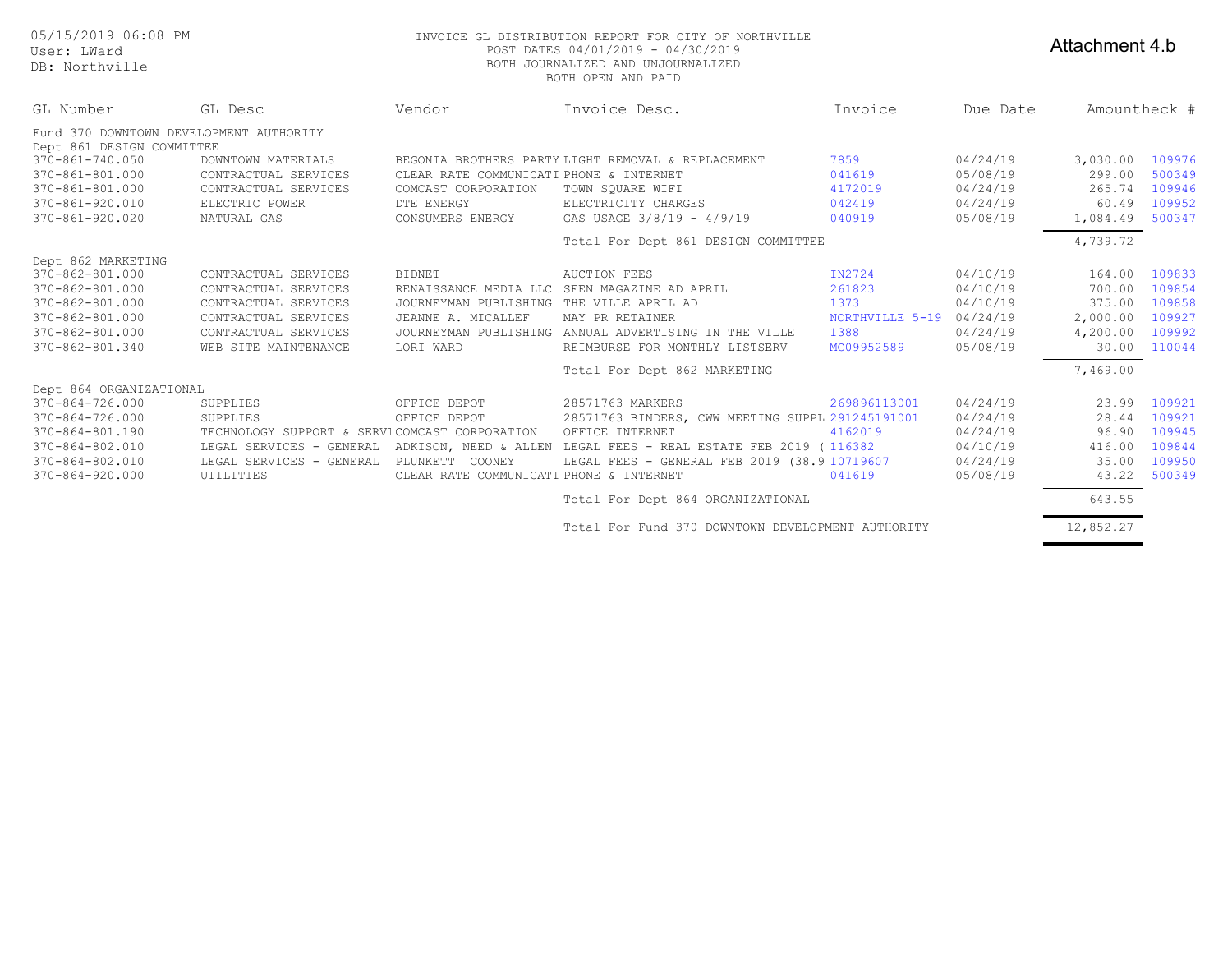#### **DOWNTOWN DEVELOPMENT AUTHORITY Regular Meeting of April 16, 2019 Meeting Room A**

The regular meeting of the DDA Board was called to order at 8:05 a.m.

#### **ROLL CALL**

**Present:** *Mayor Ken Roth, Chairman Shawn Riley, Carolann Ayers, Margene Buckhave, John Casey, Aaron Cozart, Robert Miller, Greg Presley*

- **Absent:** *Jim Long, Mary Starring*
- **Also Present:** *Patrick Sullivan/City Manager, Lori Ward/DDA Executive Director, Jeri Johnson/DDA Marketing & Communications Director, Fred Sheill/resident, Marilyn Price/City Council, Brian Turnball/resident, Dave Gutman/resident,*

### **AUDIENCE COMMENTS**

None

#### **APPROVAL OF AGENDA AND CONSENT AGENDA**

Consent Agenda

- a. February 2019 Financial Statement (Attachment 4.a)
- b. February 2019 Invoice Report (Attachment 4.b)
- c. March 2019 Financial Statement (Attachment 4.c)
- d. March 2019 Invoice Report (Attachment 4.d)
- e. February 19, 2018 Meeting Minutes (Attachment 4.e)
- f. March Meeting Cancellation Notice (Attachment 4.f)
- g. 2018 Captured Taxes (Attachment 4.g)
- h. 3rd Quarter Budget Amendments (Attachment 4.h)

**Motion by Roth, seconded by Ayers** to approve the Agenda and Consent Agenda as presented. **Motion carried unanimously**.

#### **DDA BOARD REQUIREMENTS**

Ward welcomed Jeri Johnson as the new DDA Marketing & Communications Director. Johnson has resigned from the Board in order to take the staff position. City Council is now taking applications for the vacancy and will be interviewing prospective candidates in the near future.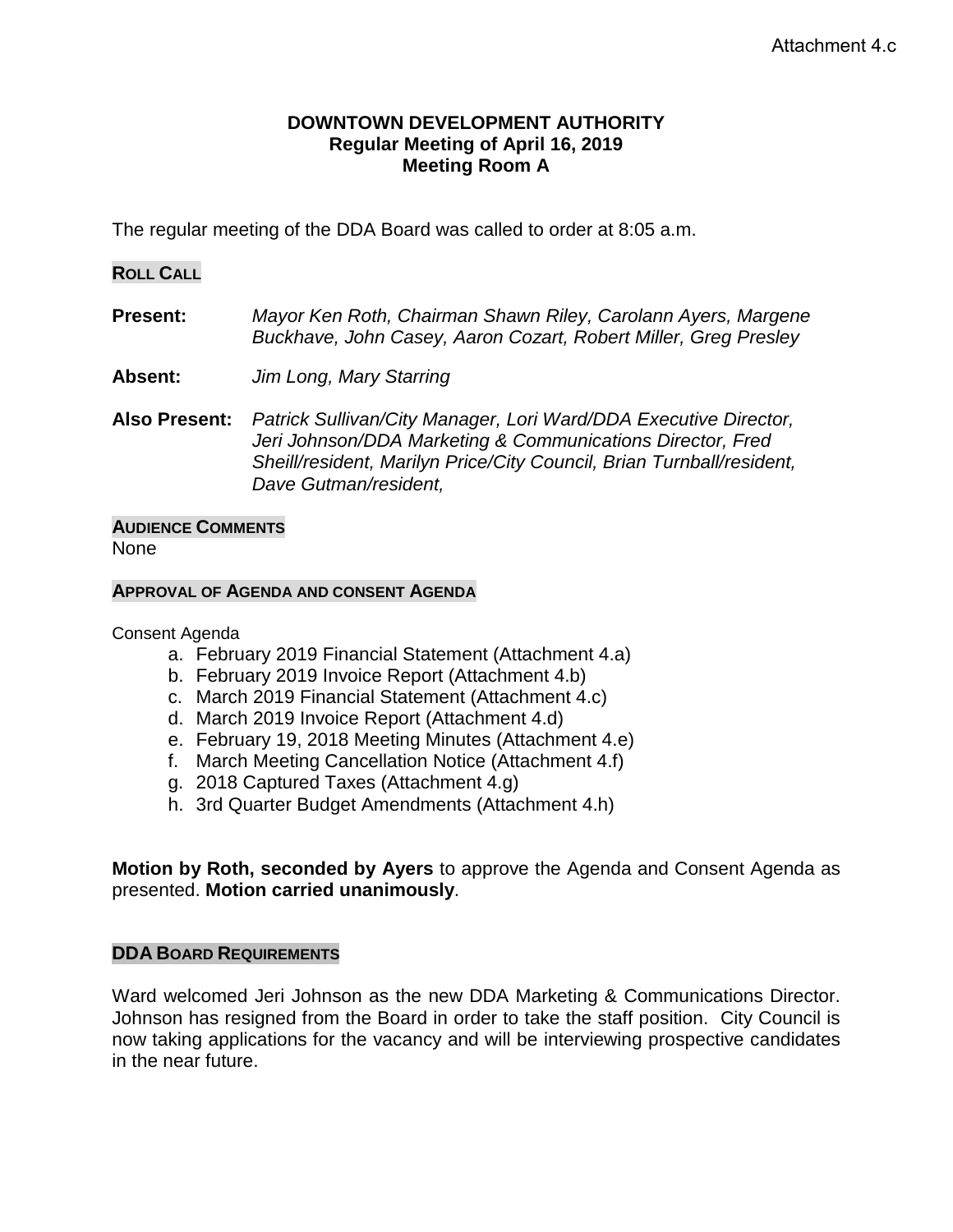The Executive Committee met April  $9<sup>th</sup>$  and discussed the 75% attendance requirement for DDA Board members. Ward sent an email to all the Board members with a copy of the guidelines and their individual attendance record. Riley explained that the required 75% attendance is necessary so that a quorum will be met for all meetings. Ayers wanted to note that most Board members spend many additional hours on Board subcommittees. Roth said there are several DDA Committees with volunteer opportunities if you DDA Board members are unable to meet the 75% attendance requirement of board membership. There was discussion about whether City Council or the DDA Board Chair should manage attendance. It was determined that the Board Chair will be ultimately responsible for keeping track of attendance and communicating with Board members.

Presley asked about the qualifications needed to sit on the DDA Board. Ward said the PA 57 outlines the requirements and said she will clarify those at the next meeting.

#### **PARTY IN THE VILLE SPONSORSHIP**

Ward requested approval to do a gold level sponsorship for Party in the 'Ville on June 1<sup>st</sup>, 2019 from 1:00 – 10:00 pm. Kevin DeGrood of North Center Brewing Company is the event manager. The sponsorship includes an onsite booth and logo recognition on promotional materials, signage, and social media. It is estimated that there were 1000- 2000 in attendance last year. Ward stated that the sponsorship would come from the marketing contract line item. Casey expressed concern over where the profit from this event was going and if a non-profit was involved. Riley said Tipping Point was a partner last year but was not sure what non-profit was involved this year. Riley pointed out that the band, rentals, and security costs were also event expenses that needed to be covered by sponsorships.

**Motion by Casey, seconded by Presley** to approve the Gold Level Sponsorship for Party in the 'Ville 2019 event. **Motion carried unanimously**.

#### **PROPOSAL FOR LOGO AND BRANDING DESIGN**

Ward presented the proposal to the Board from Bizzell Design to update our brand/logo building on the design work already completed in the Wayfinding project. The plan also includes the City working with Bizzell Design on a compatible design for new entranceway signs to Northville. The total cost of this project is \$11,000 with the DDA responsible for \$3,200 and the City \$7,800. The DDA has already budgeted \$4,000 in 2020 for this purpose. Ward provided examples of Bizzell's design work to the Board. Ayer's expressed concern that our logo lacked color and seemed too simplistic. Ward assured the Board that she and the Design Committee would be working on many design options with Bizzell. This project will require coordination between the City, DDA and Design Committee to create an identifiable brand image for Northville.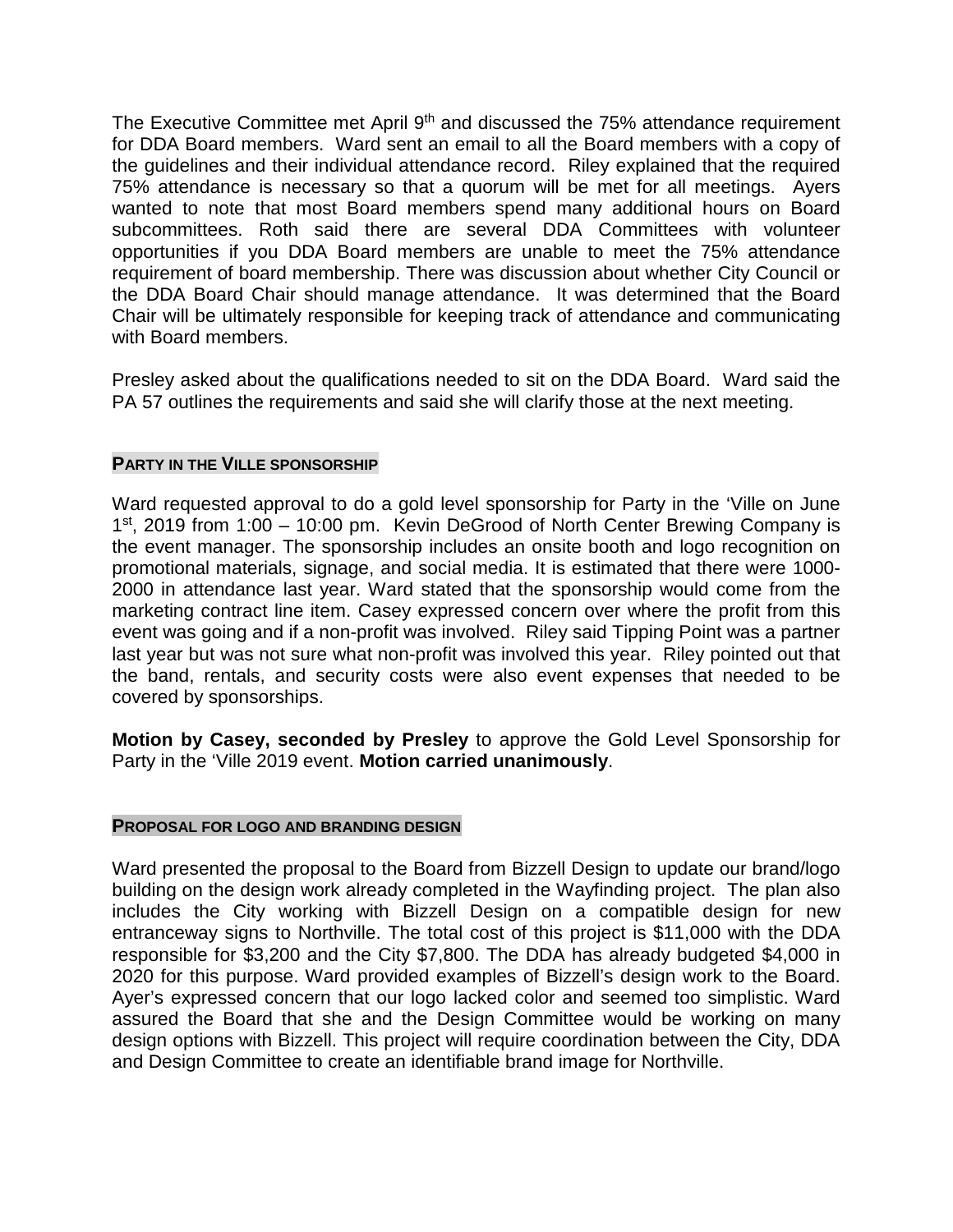**Motion by Ayers, seconded by Casey** to approve the proposal from Bizzell Design to prepare a brand/logo for the Northville DDA and a brand manual of standards and colors for the use in the application of the brand. The cost of the project is \$3,200. **Motion carried unanimously.**

#### **REBECCA'S ALLEYWAY**

Ward reviewed the Strategic Plan from 2006 and 2016 to research the DDA's commitment to maintaining alleyways in the City of Northville. The Strategic Plan stated that the alleyways are important cut-throughs that need to be maintained for pedestrian use. The DDA should work with the property owners to maintain and enhance the alleyways.

In 2014 Rebecca's reached out to the DDA to help them replace the brick pavers with cement. The DDA agreed to contribute \$,5500 towards the initial 2014 project. The cost for that project escalated and the owners of Rebecca's decided to table the project.

Last year the ADA requirements changed for outdoor seating. Restaurants are now required to have handicap accessibility from the outdoor seating to the inside restaurant and bathrooms. Rebecca's alleyway is not currently meeting the new ADA requirements so the owners reached out again see if the DDA would be willing to help with the alley improvements. The slope would need to be changed from the parking lot in the back and again at the side door to meet the new ADA requirements. The new estimated costs for this project are \$20,000 – \$25,000. Rebecca's is looking to the DDA to provide funding for half the total cost.

There was discussion between Roth, Miller, and Ayers about our responsibility for compliance and limiting it to the alleyway and side entrance. Presley suggested if we are moving forward with the project we should consider better lighting for the alley.

Roth raised legal questions regarding the easement. Roth would like the city's lawyer to review the previous alleyway easement agreement and make recommendations on how we should manage the alleyway moving forward.

Roth suggested giving Ward the authority, subject to review by the City Attorney, to move forward with the project. Sullivan suggested we limit the DDA's financial commitment to a maximum of \$12,500 in case there are unforeseen overages. Ward will provide updates as the project moves forward.

**Motion by Casey, seconded by Miller** to approve up to \$12,500 for the Rebecca's alleyway with the provision that the easement should be reworked and should be perpetual. The project should meet the new ADA compliance rules. The building ownereis responsible for all the design work. The DDA is not responsible for any damages to the building and footings that may occur during construction. Ward is authorized to sign the contract on behalf of the DDA.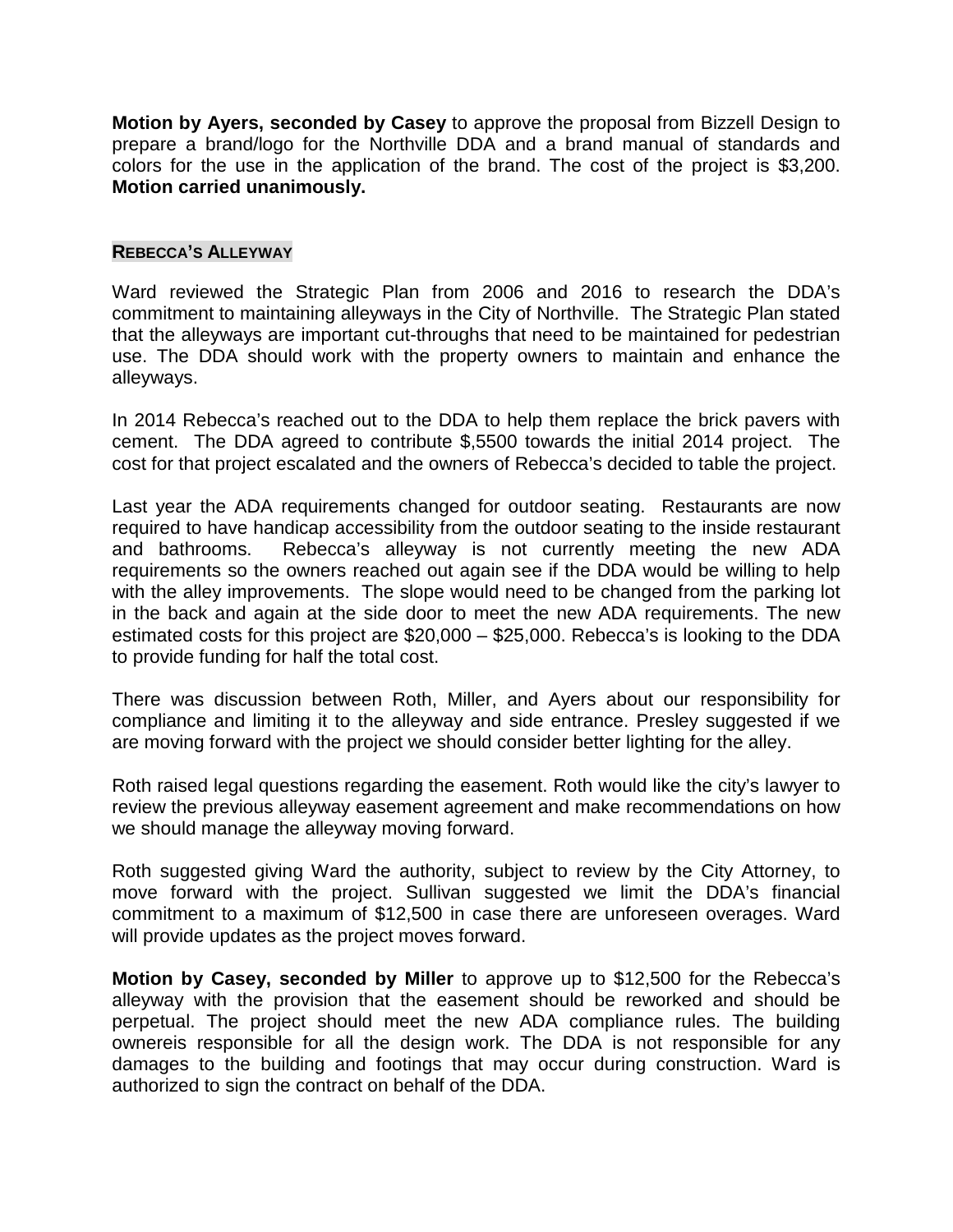The following members voted in support: Mayor Roth, Chairman Riley, Buckhave, Casey, Cozart, Miller, and Presley. The following members voted in dissent: Ayers. **Motioned carried.**

#### **COMMITTEE INFORMATION AND UPDATE**

- a. *Design Committee –* Miller said the Design committee did not meet. Miller plans to meet with Ward to prioritize Design Committee projects before meeting with the full Committee.
- b. *Marketing Committee –* Riley updated the Board on the Marketing Committee's recent meeting on March 7, 2019.
	- The Committee met at Tipping Point, next month will be at the Community Center.
	- Received an update from Dan Ferrara who is heading up a committee that is looking at ways to rejuvenate the Heritage Festival. Saturday has always been the slow day so they are looking for ways to involve more community organizations.
	- Ward mentioned that Slows BBQ is interested in doing a pop up food camp. This could become a permanent site throughout the summer months. Casey expressed concern that these pop ups have an unfair advantage because they do not pay property taxes like the restaurants. Casey does not have a problem with one day event food trucks but his issue is with a permanent pop up camp. Sullivan said the City fee to set up a food truck is minimal but did not take into consideration a permanent pop up. Sullivan suggested revisiting this more permanent concept with City Council.
- c. *Parking Committee –* No meeting was held.
	- Ward updated the Board on the parking deck repairs. Minor changes were made to the drawings. Estimates for the projects came in below the initial estimates and are now \$602,435. Staff is recommending that we include the retrofit of all project lighting to LED. Ward said the City will continue to meet with Singh to determine their financial commitment to the project. Ward is also working with the City on financing options.
	- Presley mentioned if we are spending money on the Cady deck we should consider adding another floor to the deck. At least explore the options to see if it is possible. Ward will explore.
- d. *Organizational Committee* No meeting was held.
	- Ayers mentioned that Johnson is no longer on the committee and she would like to find a replacement.
- e. *Economic Development Committee* Cozart said EDC had several meeting this past month.
	- Cozart updated the Board on the Downs project saying that Watermark and Hunter Pasteur are now working as a team again to request PUD eligibility from the Planning Commission. The EDC believes that the Planning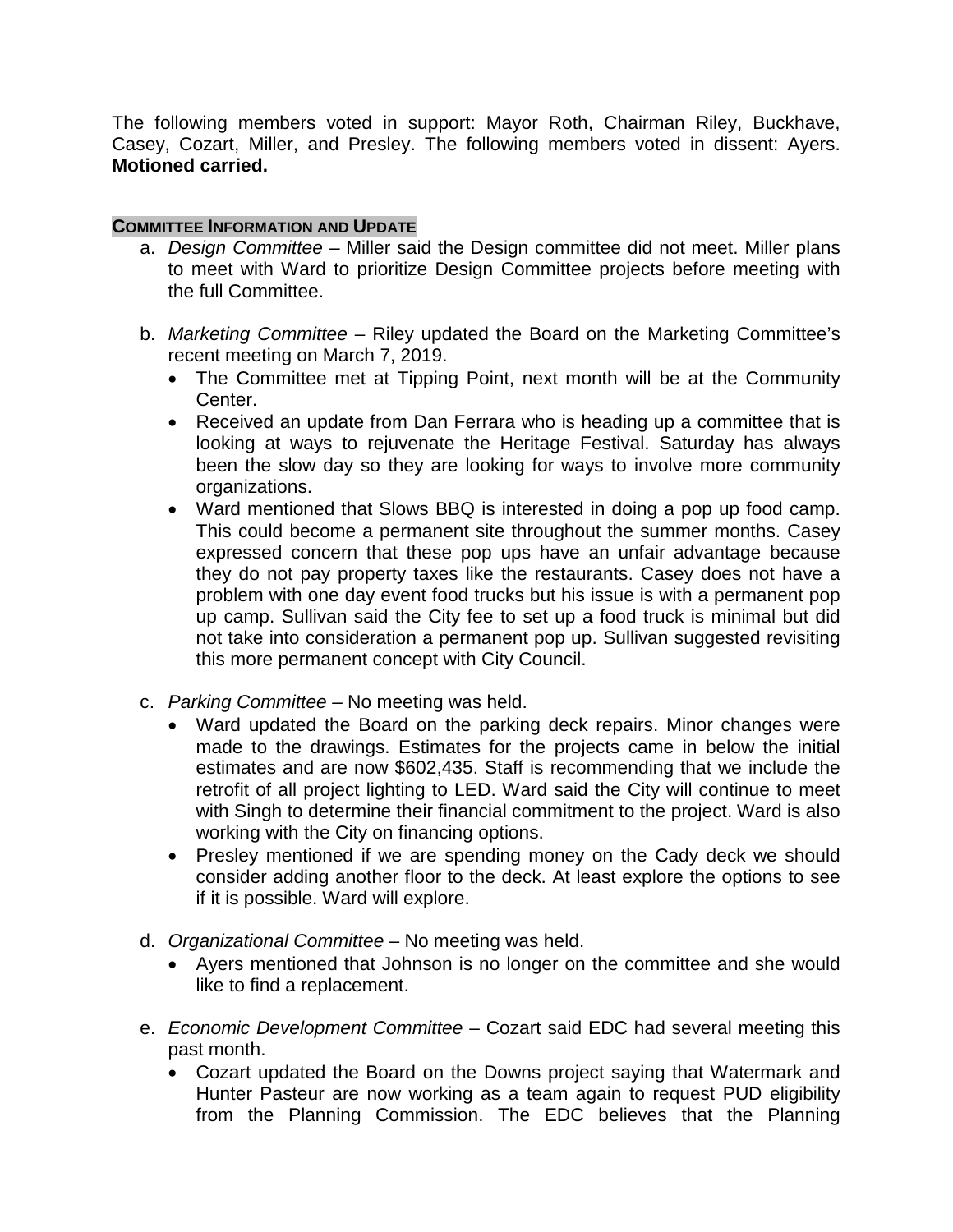Commission should grant this request and move forward with the project. Sullivan requested that the EDC write a letter stating their opinion before the meeting tonight. Presley expressed concern that the promised community enhancement projects be addressed during PUD agreement discussions.

- Presley announced that Hunter Pasteur may be hiring him to help with the project.
- No new updates on the Foundary Flask development.

### **FUTURE MEETINGS/ IMPORTANT DATES**

- a. Economic Development Committee April 30, 2019
- b. Marketing Committee May 2, 2019
- c. First Friday Experience May 3, 2019
- d. Executive Committee May 8 2019
- e. Design Committee May 13, 2019
- f. DDA Board Meeting May 21, 2019
- g. Economic Development Committee May 28, 2019

### **BOARD AND STAFF COMMUNICATIONS**

The next DDA Board meeting is May 21, 2019 **Meeting adjourned at 9:45 am**

Respectfully submitted,

Jeri Johnson, Marketing and Communications Director Northville DDA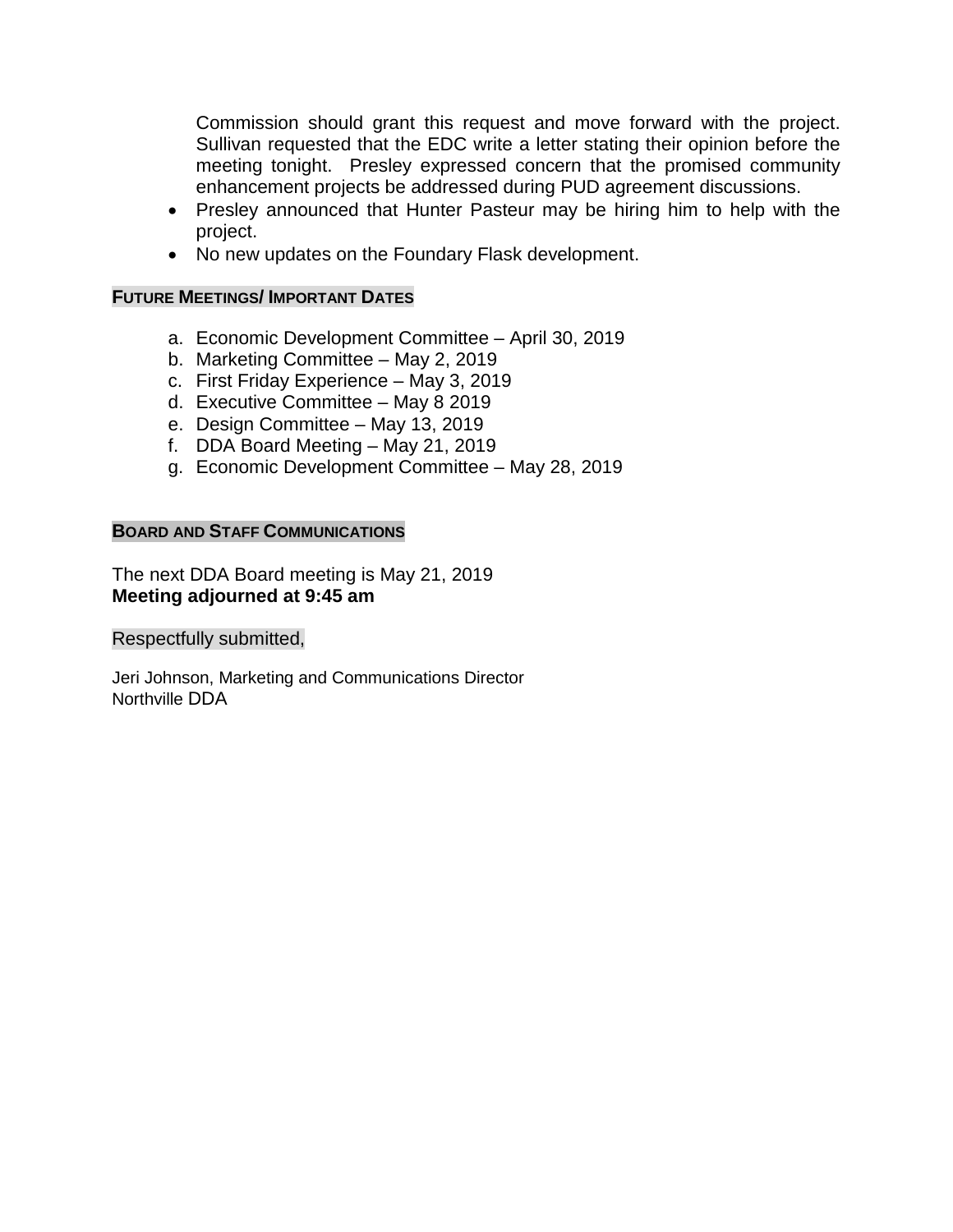#### **RECODIFIED TAX INCREMENT FINANCING ACT (EXCERPT) Act 57 of 2018**

**125.4204 Board; appointment, terms, and qualifications of members; vacancy; compensation and expenses; election of chairperson; appointment as public official; oath; conducting business at public meeting; public notice; special meetings; removal of member; review; expense items and financial records; availability of writings to public; single board governing all authorities; member as resident or having interest in property; planning commission serving as board in certain municipalities; modification by interlocal agreement.**

Sec. 204. (1) Except as provided in subsections (7), (8), and (9), an authority shall be under the supervision and control of a board consisting of the chief executive officer of the municipality and not less than 8 or more than 12 members as determined by the governing body of the municipality. Members shall be appointed by the chief executive officer of the municipality, subject to approval by the governing body of the municipality. Not less than a majority of the members shall be persons having an interest in property located in the downtown district or officers, members, trustees, principals, or employees of a legal entity having an interest in property located in the downtown district. Not less than 1 of the members shall be a resident of the downtown district, if the downtown district has 100 or more persons residing within it. Of the members first appointed, an equal number of the members, as near as is practicable, shall be appointed for 1 year, 2 years, 3 years, and 4 years. A member shall hold office until the member's successor is appointed. Thereafter, each member shall serve for a term of 4 years. An appointment to fill a vacancy shall be made by the chief executive officer of the municipality for the unexpired term only. Members of the board shall serve without compensation, but shall be reimbursed for actual and necessary expenses. The chairperson of the board shall be elected by the board. The rules of procedure or the bylaws of the authority may provide that a person be appointed to the board in his or her capacity as a public official, whether appointed or elected. The rules of procedure or bylaws may also provide that the public official's term shall expire upon expiration of his or her service as a public official. In addition, the public official's membership on the board expires on his or her resignation from office as a public official.

(2) Before assuming the duties of office, a member shall qualify by taking and subscribing to the constitutional oath of office.

(3) The business which the board may perform shall be conducted at a public meeting of the board held in compliance with the open meetings act, 1976 PA 267, MCL 15.261 to 15.275. Public notice of the time, date, and place of the meeting shall be given in the manner required by the open meetings act, 1976 PA 267, MCL 15.261 to 15.275. The board shall adopt rules consistent with the open meetings act, 1976 PA 267, MCL 15.261 to 15.275, governing its procedure and the holding of regular meetings, subject to the approval of the governing body. Special meetings may be held if called in the manner provided in the rules of the board.

(4) Pursuant to notice and after having been given an opportunity to be heard, a member of the board may be removed for cause by the governing body. Removal of a member is subject to review by the circuit court.

(5) All expense items of the authority shall be publicized monthly and the financial records shall always be open to the public.

(6) In addition to the items and records prescribed in subsection (5), a writing prepared, owned, used, in the possession of, or retained by the board in the performance of an official function shall be made available to the public in compliance with the freedom of information act, 1976 PA 442, MCL 15.231 to 15.246.

(7) By resolution of its governing body, a municipality having more than 1 authority may establish a single board to govern all authorities in the municipality. The governing body may designate the board of an existing authority as the board for all authorities or may establish by resolution a new board in the same manner as provided in subsection (1). A member of a board governing more than 1 authority may be a resident of or have an interest in property in any of the downtown districts controlled by the board in order to meet the requirements of this section.

(8) By ordinance, the governing body of a municipality that has a population of less than 5,000 may have the municipality's planning commission created pursuant to former 1931 PA 285 or the Michigan planning enabling act, 2008 PA 33, MCL 125.3801 to 125.3885, serve as the board provided for in subsection (1).

(9) If a municipality enters into an agreement with a qualified township under section 203(7), the membership of the board may be modified by the interlocal agreement described in section 203(7).

**History:** 2018, Act 57, Eff. Jan. 1, 2019.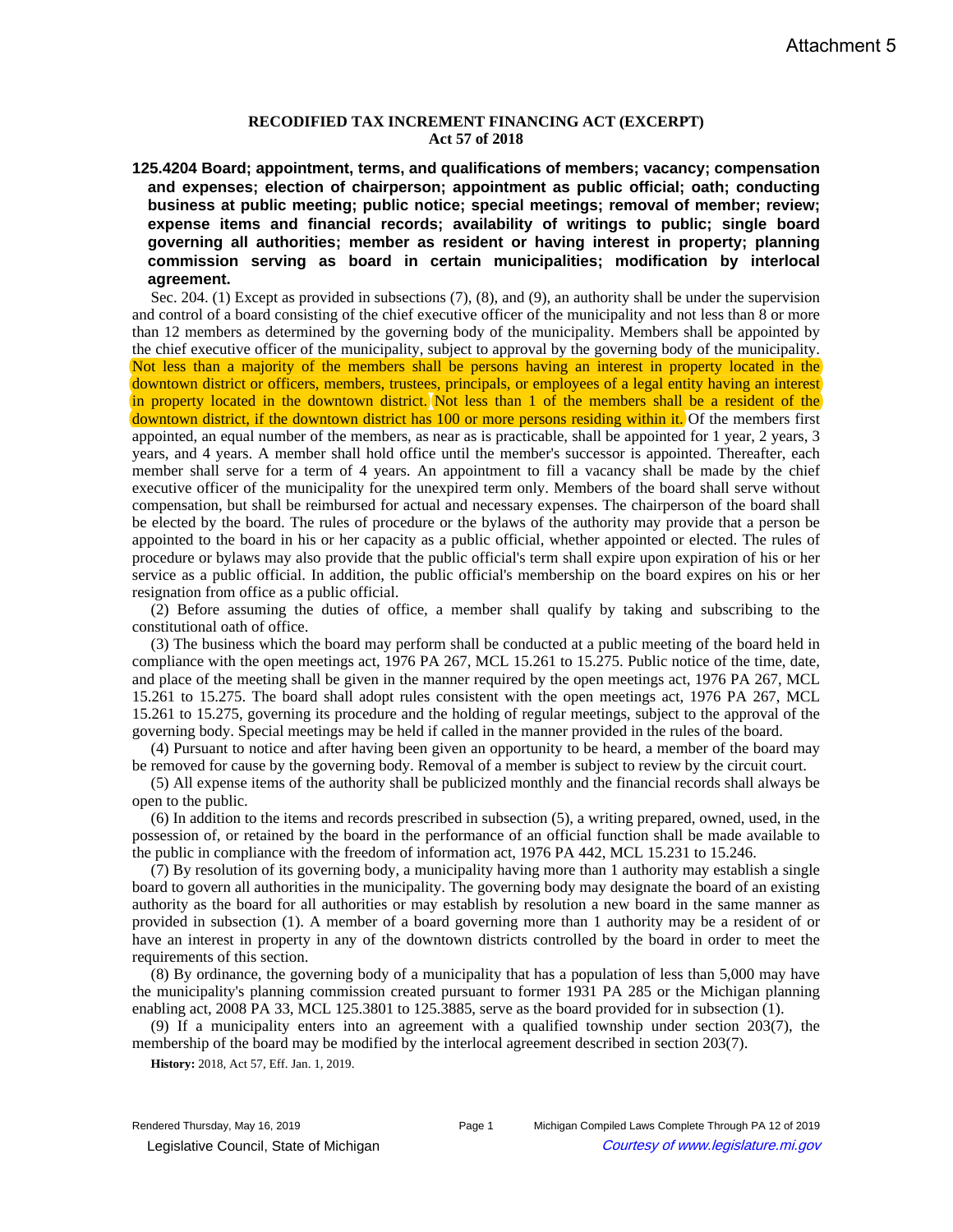#### **CITY OF NORTHVILLE**

#### **DOWNTOWN DEVELOPMENT AUTHORITY**

#### **BYLAWS**

#### **ARTICLE I**

#### **BOARD OF DIRECTORS**

**Section 1.** The business and property of the Authority shall be managed and directed by the Board of Directors, who shall serve terms as provided in the ordinance creating the Authority.

**Section 2.** The fiscal year of the Authority shall begin on July 1 of each year and end on the next succeeding June 30. The Board annually at its first regular meeting in January shall elect a Chairperson, Vice-Chairperson, Secretary and Treasurer. The Secretary and Treasurer do not need to be a member of the Board to serve in this office. The officers so elected shall be for a term of one (1) year or any part thereof as may be determined, and until a successor is designated. No term of office created under this section shall extend beyond the term of the member designated.

**Section 3.** The Board may employ and fix the compensation of an Executive Director, subject to the approval of the City Council. The Executive Director shall not be a member of the Board. The Executive Director shall serve at the pleasure of the Board for no definite term of office. The Board may use the City Attorney to advise the Board in the proper performance of its duties. The City Attorney may represent the Authority in actions brought by or against the Authority.

**Section 4.** Members of the Board shall serve without compensation, but shall be reimbursed for actual and necessary out-of-pocket expenses, as approved by the Board.

**Section 5.** The Board may exercise all powers provided by Act 197, Public Acts of Michigan, 1975, as amended, or otherwise by law, including those bestowed by the ordinance establishing the Authority.

**Section 6.** The Board shall have the power to engage and employ such manual, clerical, technical, financial and professional assistants, as in its judgment, may be necessary and incidental to carry out the purposes of the Authority.

**Section 7.** The Board shall cause an annual audit of its business to be made and the result thereof shall be submitted to the City Council.

**Section 8.** Pursuant to notice and an opportunity to be heard, a member of the Board may be removed for cause by the City Council. Cause shall include the reasons set forth in the City Charter.

**Section 9.** The Board may authorize the Executive Director or an agent or agents of the Authority to enter into any contracts necessary or incidental to the exercise of its powers and performance of its duties authorized under Act 197.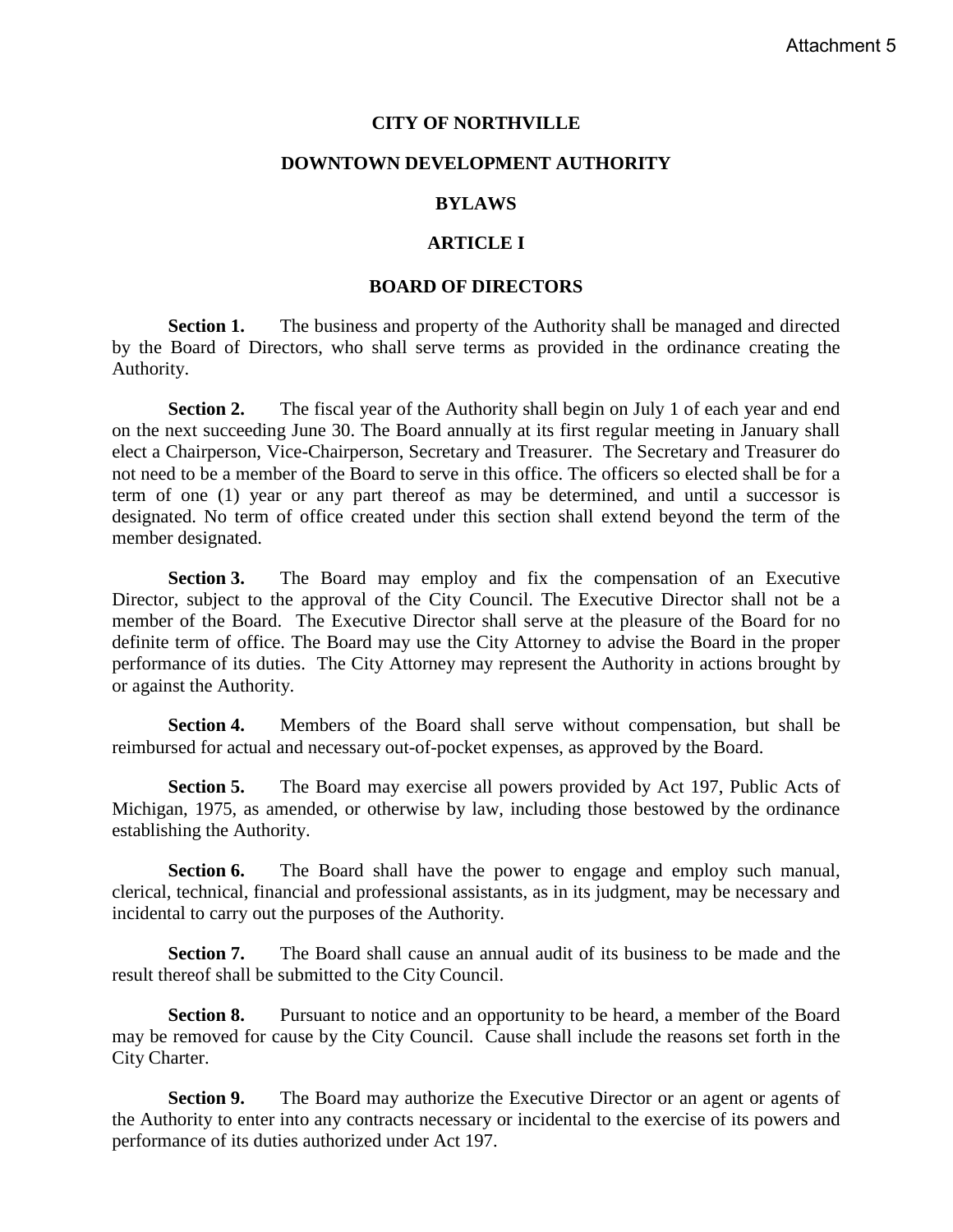**Section 10.** A Board member who has a direct interest in any matter before the Authority shall disclose the member's interest prior to the Authority taking any action with respect to the matter, which disclosure shall become a part of the record of the Authority's official proceedings. Further, any member making such disclosure shall then refrain from participating in the Authority's decision-making process relative to such matter. All Board members are subject to the City's policy or policies in effect from time to time governing conflicts of interest.

**Section 11.** The seat of any member of the Board who has been appointed to the Board as a person having an interest in property in the district shall be deemed vacant when the person no longer has an interest in property in the district.

#### **ARTICLE II**

#### **MEETINGS**

**Section 1.** Meetings of the Board shall be held in accordance with the provisions of the Michigan Open Meetings Act, being Act 267 of the Public Acts of Michigan, 1976, as amended, and shall be held in the City of Northville, Michigan.

**Section 2.** Regular meetings of the Board shall be held at times and locations set by the Board.

**Section 3.** Special meetings shall be held whenever called by direction of the Chairperson, Executive Director, or any two (2) members of the Board on eighteen (18) hours' written notice of the time and place of meeting. A waiver of notice in writing signed by a member entitled to such notice, whether before or after the time of the meeting, shall be deemed the equivalent to the giving of such notice.

**Section 4.** A quorum of the Board shall be necessary for the transaction of business or the passage of any resolution.

**Section 5.** At meetings of the Board, business shall be transacted in such order as from time to time the Board may determine.

#### **ARTICLE III**

#### **OFFICERS**

**Section 1.** The Chairperson shall preside at meetings of the Board and shall do and perform such other duties as may be from time to time assigned by the Board. The Vice Chairperson shall perform the duties of the Chairperson in the Chairperson's absence and such other duties as shall from time to time be assigned by the Board.

**Section 2.** (a) The Executive Director shall be the chief administrative officer of the Authority. Subject to the approval of the Board, the Executive Director shall supervise and be responsible for the preparation of plans and the performance of the functions of the Authority in the manner authorized by law. The Executive Director shall attend the meetings of the Board, and shall render to the Board and to the Council a regular report covering the activities and financial condition of the Authority. If the Executive Director is absent or disabled, the Board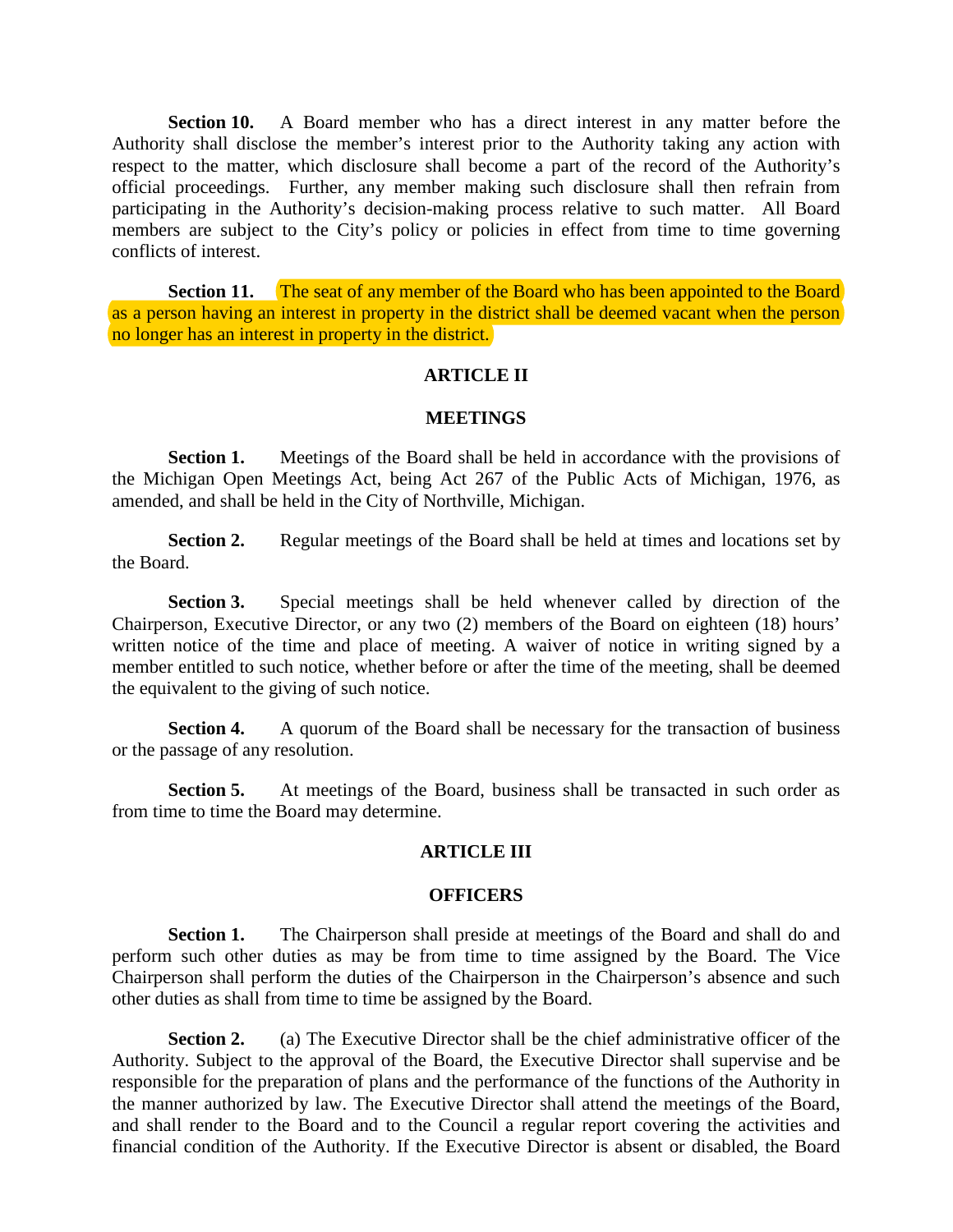may designate a qualified person as acting Executive Director to perform the duties of the office. Before entering upon the duties of the office, the acting Executive Director shall take and subscribe to the oath, and furnish bond, as required by law of the director. The Acting Executive Director shall furnish the Board with information or reports governing the operation of the Authority as the Board may require from time to time.

(b) The Executive Director annually shall prepare and submit for the approval of the Board a budget for the operation of the Authority for the ensuing fiscal year. The budget shall be prepared in the manner and contain the information required of municipal departments. Funds of the City shall not be included in the budget of the Authority except those funds authorized by law and by the City Council.

**Section 3.** The Secretary shall maintain custody of the records, books, documents, or other papers of the Authority not required to be maintained by the Treasurer. The Secretary shall attend meetings of the Board and keep (or cause to be kept) a record of its proceedings, and shall perform such other duties delegated by the Board.

**Section 4.** The Treasurer shall keep the financial records of the Authority and, together with the Executive Director, approve all vouchers for the expenditure of funds of the Authority. All payments on behalf of the Authority shall be processed by the City of Northville in accordance with its financial policies. The Treasurer shall perform such other duties as may be delegated by the Board and shall furnish bond in an amount as prescribed by the Board.

**Section 5.** An officer may be removed by the Board whenever in its judgment the best interest of the Authority would be served.

#### **ARTICLE IV**

#### **COMMITTEES**

**Section 1.** The Board by resolution may designate and appoint one or more committees to advise the Board. The current standing committees are: Design, Business Mix, Marketing, Parking, and Organizational, with duties as prescribed in the sections below. The Chairperson of the Authority shall appoint the members and select the committee Chair. The committees may be terminated by a vote of the Authority. At the annual meeting, the committees will be evaluated and reappointed or dissolved. A majority of the members of a committee will constitute a quorum. A majority of the members present at the meeting at which a quorum is present shall be empowered to act on behalf of the committee.

**Section 2.** The Design Committee will coordinate design development for all Authority projects, including studying design alternatives, negotiating contracts with vendors, soliciting input from the City and other citizens and interested groups, and preparing design recommendations for the Authority.

**Section 3.** The Business Mix Committee will develop and recommend programs and strategies to recruit, retain and assist businesses operating within the district, with a view to achieving goals and objectives consistent with the City's 2006 Strategic Plan, as it may be amended and supplemented.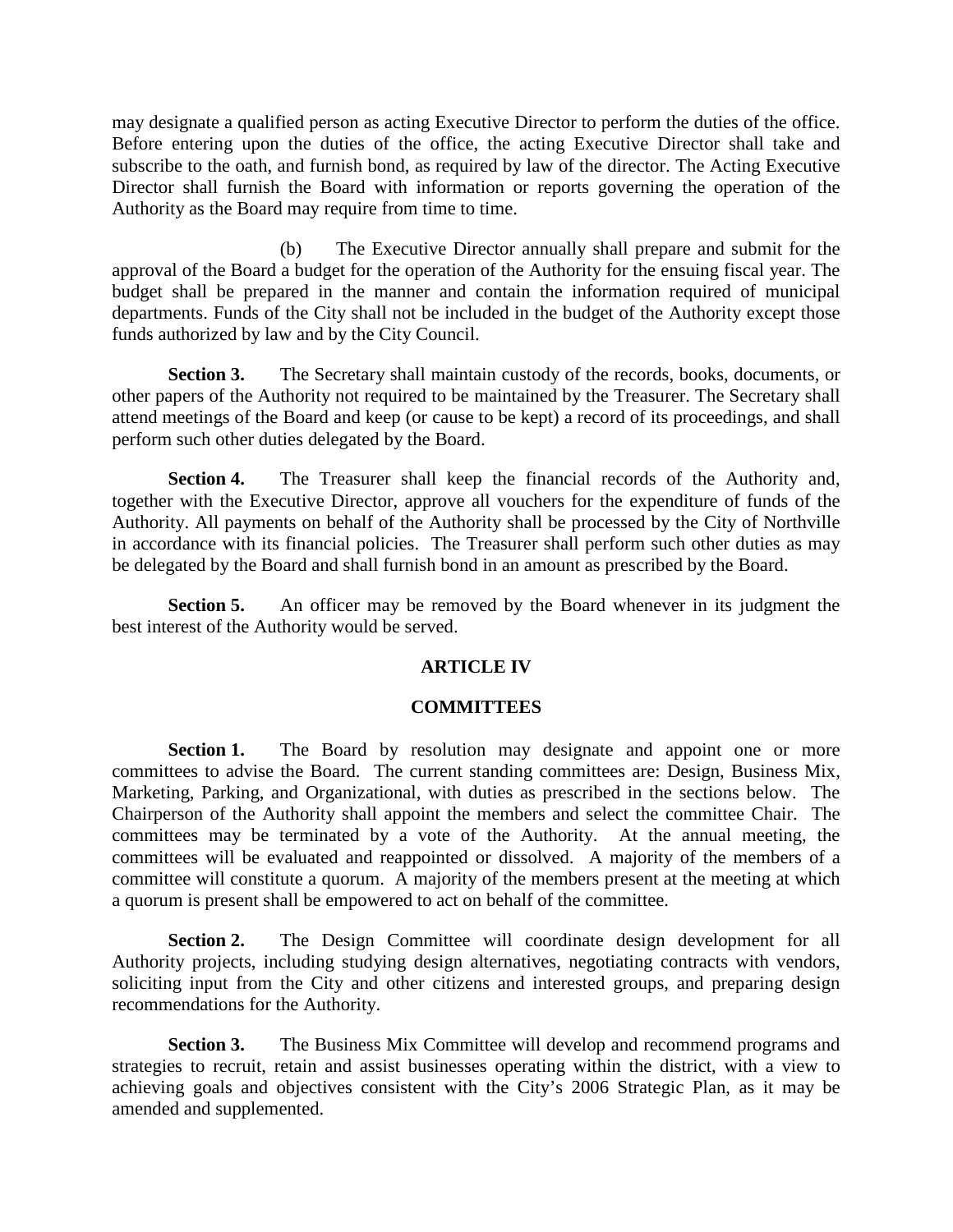**Section 4.** The Parking Committee will periodically study vehicular traffic and circulation patterns within the district, monitor parking capacity in the lots within the district, develop and recommend strategies to manage existing parking, and study and recommend physical changes to parking lots and structures, including the development of new projects, if any.

**Section 5.** The Marketing Committee will create and maintain a brand identity for Downtown Northville that supports the district economy. Its responsibilities will include developing marketing and promotions plans, improvements to the Authority's website, and special events.

**Section 6.** The Organizational Committee has responsibility for recommending any changes in governance and organizational matters, including committees, bylaws, district boundaries, tax levies, policies and procedures.

**Section 7.** The Board may by resolution authorize the establishment of advisory boards to the Authority. The Chairperson shall select with the advice and consent of the Authority members the members of each advisory board. The advisory boards shall elect their own officers and establish rules governing their actions.

#### **ARTICLE V**

#### **BYLAWS**

**Section 1.** The Board shall have power to make, alter or amend the bylaws in whole or in part, to be effective upon approval of the City Council. Written copies of the proposed changes shall be delivered to the Board prior to submission for approval at the next preceding regular or special meeting of the Board.

**Section 2.** These bylaws and subsequent amendments shall become effective after adoption by the DDA Board and approval by the City Council of the City of Northville.

#### **ARTICLE VI**

#### **INDEMNITY**

Any member of the Board, officer, or employee shall be indemnified or reimbursed by the Authority for expenses (including attorney's fees), judgments, fines, and amounts paid in settlement actually and reasonably incurred in connection with any threatened, pending or completed action, suit or proceeding, whether civil, criminal, administrative or investigative (other than an action by or in the right of the Authority, in the event of which such indemnification or reimbursement may extend only to expenses, including attorney's fees actually and reasonably incurred in connection with the defense or settlement of such action or suit and then only if such person acted in good faith and in a manner he/she reasonably believed to be in or not opposed to the best interests of the Authority) to which he/she was or is a party or is threatened to be made a party by reason of his/her being or having been a member of the Board, officer or employee of the Authority or of any corporation, partnership, joint venture, trust or other enterprise which he/she served in any such capacity at the request of the Authority; provided, however, that no person shall be so indemnified or reimbursed in relation to any matter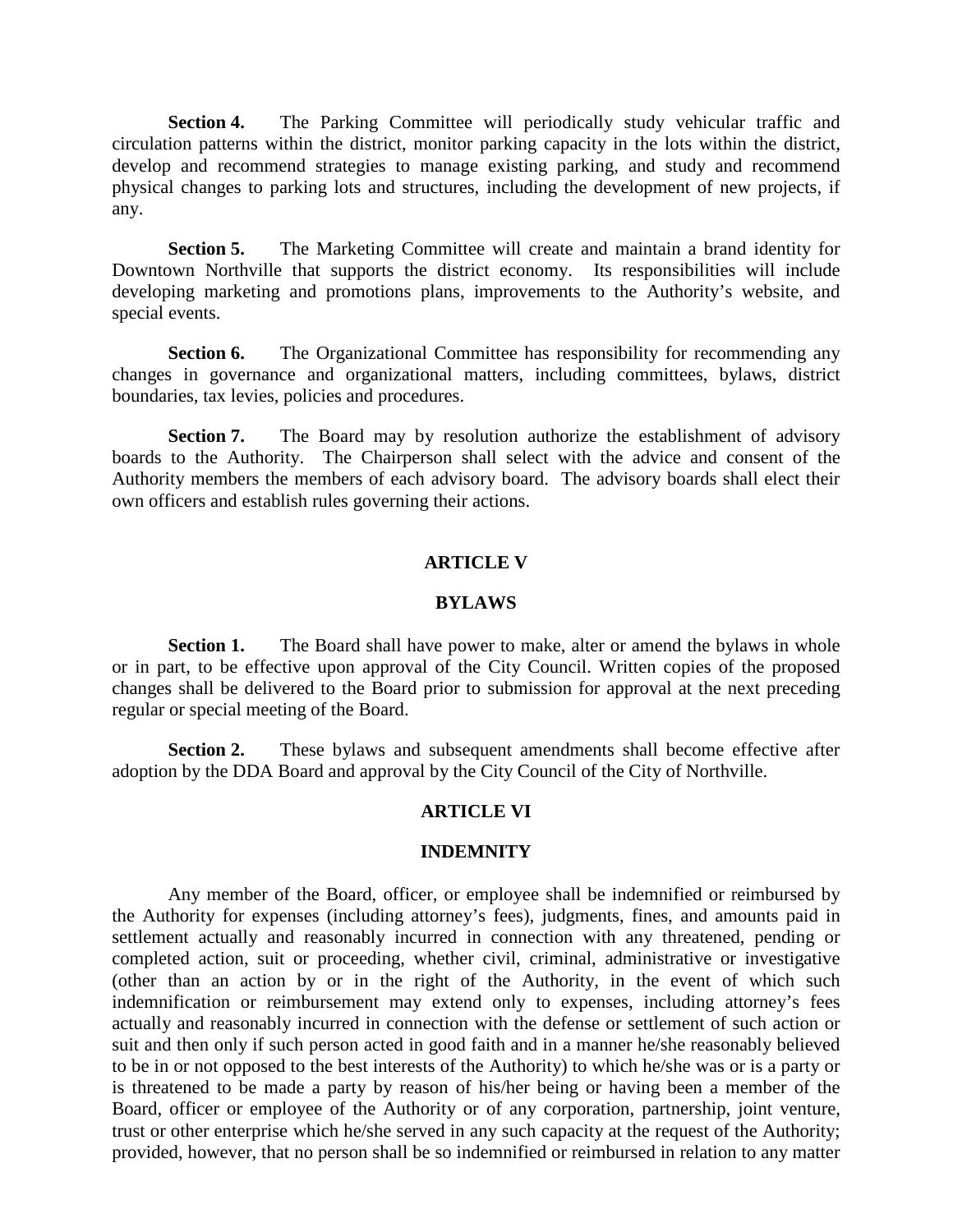in any such action, suit, or proceeding as to which he/she shall finally be adjudged to have been guilty of or liable for gross negligence, willful misconduct or criminal acts in the performance of his/her duties to the Authority; and provided further that no person shall be so indemnified or reimbursed in relation to any such matter in any such action, suit, or proceeding which has been made the subject of a compromise settlement, except with the approval of a court of competent jurisdiction, or the Board of the Authority, acting by vote of members not parties to the same or substantially the same action, suit, or proceeding, constituting a majority of the Board. The foregoing right of indemnification or reimbursement shall not be deemed exclusive of other rights to which such person may be otherwise entitled, and shall continue as to a person who has ceased to be a member of the Board, officer, or employee and shall insure to the benefit of the heirs, executors and administrators of such a person.

If not already provided by the City, the Authority may, upon the affirmative vote of a majority of its Board, purchase insurance for the purpose of indemnifying its members, officers and other employees to the extent that such indemnification is allowed in the preceding paragraph. Such insurance may but need not be for the benefit of all members, officers, or employees. Expenses incurred in defending a civil or criminal action, suit, or proceeding described in the first paragraph of this Article VI may be paid by the Authority in advance of the final disposition of such action, suit, or proceeding as authorized by the Board of the Authority in the specific case upon receipt of an undertaking by or on behalf of the member of the Board, officer, or employee to repay such amount unless it shall ultimately be determined that he/she is entitled to be indemnified by the Authority as authorized in this Article VI.

Adopted , 2007

Secretary

Approved by the City Council of the City of Northville on , 2007

City Clerk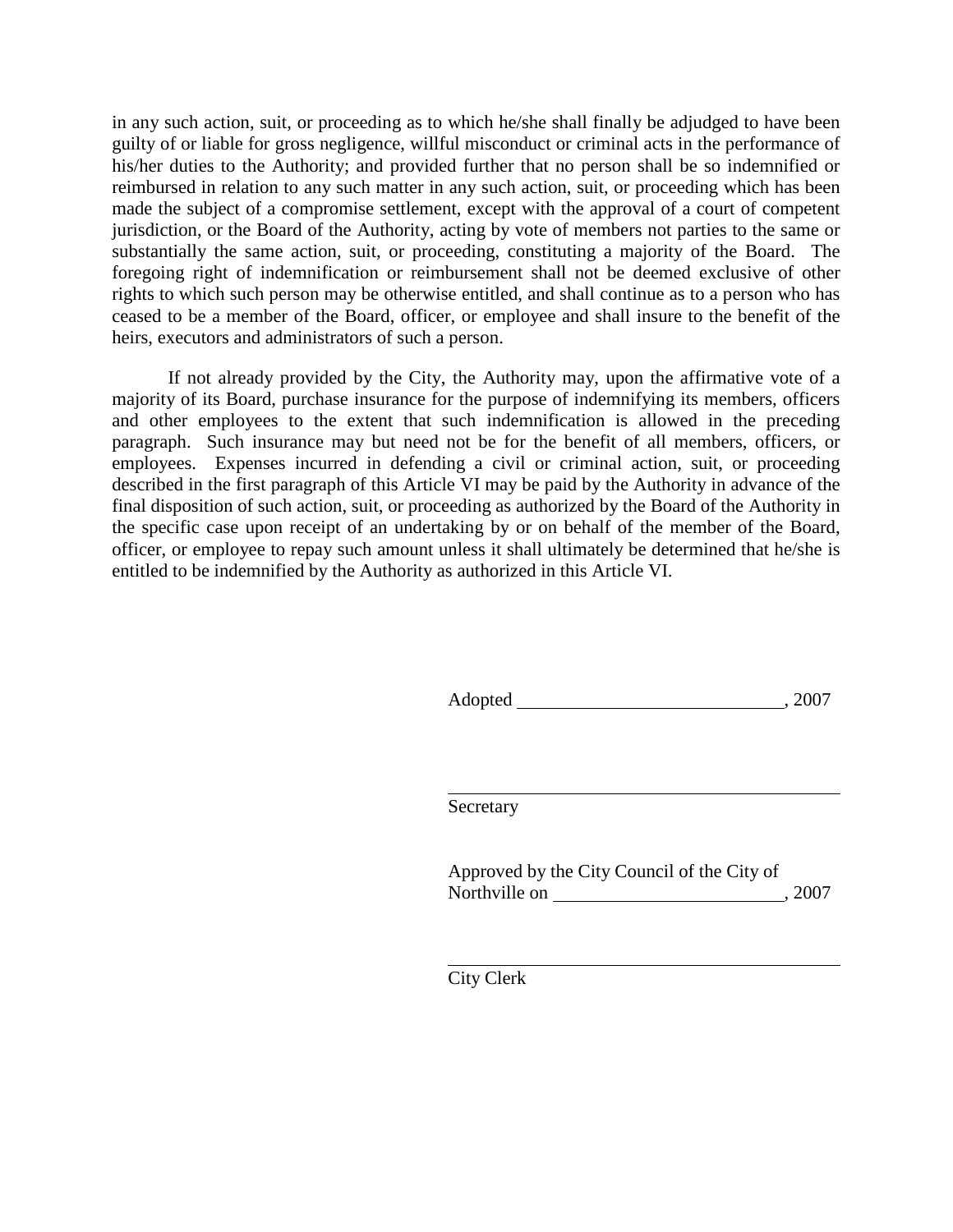# Design Committee Project Updates



# DDA Staffing

Jeri Johnson has accepted the position of Marketing and Communications Director for the DDA and began work on April 10<sup>th</sup>. She will be working T-Th  $9 - 4$  and a few hours every other Monday to submit AP. The DDA has been successful in hiring two seasonal employees and one supervisor. All three are local Northville residents. They will start May 23<sup>rd</sup> and remain through the summer. The DDA will need to hire a temporary fall seasonal to work from mid- August to the end of October.

### Parking Deck Repairs

Sullivan and Ward met with representatives of Singh Development to discuss the needed repairs to the two parking decks along with the long term maintenance plan. Ward prepared a background memo on the project and reviewed the costs associates with each floor of the MainCentre deck. In addition, Ward informed Singh that the City would like to divest itself of the stair tower and pedestrian bridge since only the MainCentre tenants have access to the facilities. The meeting was positive and productive. Ward has followed up with Singh to schedule the next meeting.

The Finance Department is preparing a financial strategy to determine how much will be funded by the Parking Fund, TIF reserve or future capture, SAD, bonds or other methods. The consultants are ready to bid the project, but they may need to put the project on hold until the financing has been resolved. A presentation to the DDA Board will be schedule soon.

### Entranceway Signs

The City, needs to approve a contract with Buzz Bizzell to get the entranceway sign project started. The City Council needs to take action on the contract before Buzz can begin the design process. The DDA approved the branding project and would like to coordinate the two projects to save time, money and travel.

### Bench Plaque Project



The DDA has supported the creation of a sponsorship program for benches, planters and trash receptacles. Johnson has contacted other communities to request copies of their sponsorship programs and contracts.. Ward reached



out to Conceptual Site Furnishings to discuss the size the plaques and the amount of messages units that can be included. The cost of the bench sponsorship is \$2,000.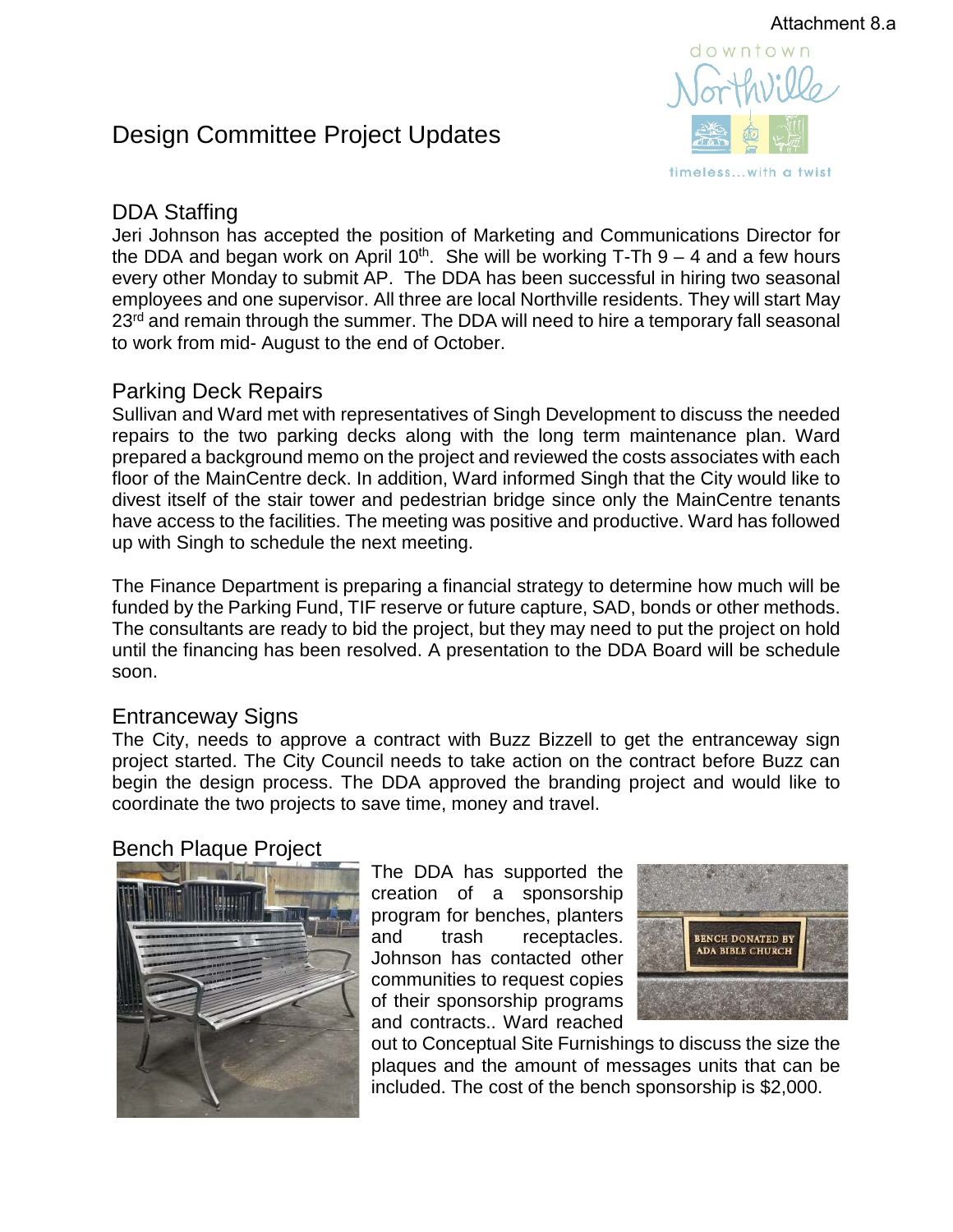### Rebecca's Alley

The DDA Board voted to enter into an Easement Agreement with the owners of the building at 134 N. Center Street. The Easement would keep the alleyway north of Rebecca's restaurant open to the public and in exchange the DDA would participate in a 50-50 cost sharing up to \$12,500. The improvements would replace the old unilock brick with concrete and create an ADA accessible route into the building. The Easement would be perpetual and would run with the land. DDA staff has met several times with the restaurant and building owners to discuss the project.

### Town Square Rental

Town Square has been reserved for 58 events this summer including Northville Unplugged! Acoustic concerts on Wednesday nights, Tunes on Tuesday, Friday Night Concerts, Party in the Ville, Arts and Acts, Buy Michigan Now, Flower Sale, Downtown Block Party and numerous yoga and fitness classes. The month of September is equally busy with 3 special events being held in downtown.

### Restaurant Guide

The DDA's restaurant guide has been updated and includes information on type of cuisine and price points. The guides are currently at the printer and will be distributed next week prior to the concert series starting.